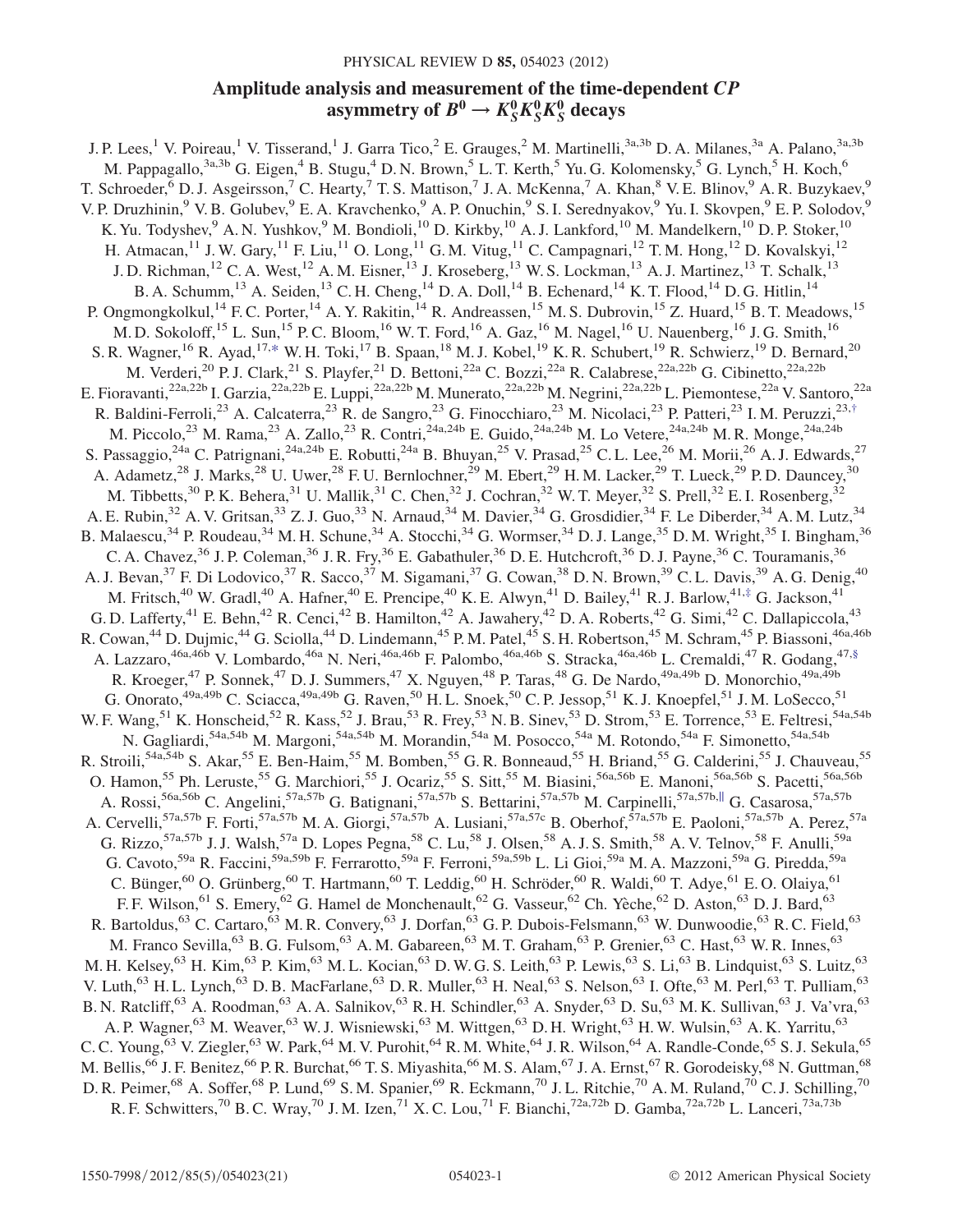L. Vitale,<sup>73a,73b</sup> F. Martinez-Vidal,<sup>74</sup> A. Oyanguren,<sup>74</sup> H. Ahmed,<sup>75</sup> J. Albert,<sup>75</sup> Sw. Banerjee,<sup>75</sup> H. H. F. Choi,<sup>75</sup>

G. J. King,<sup>75</sup> R. Kowalewski,<sup>75</sup> M. J. Lewczuk,<sup>75</sup> I. M. Nugent,<sup>75</sup> J. M. Roney,<sup>75</sup> R. J. Sobie,<sup>75</sup> N. Tasneem,<sup>75</sup>

T. J. Gershon,<sup>76</sup> P. F. Harrison,<sup>76</sup> T. E. Latham,<sup>76</sup> E. M. T. Puccio,<sup>76</sup> H. R. Band,<sup>77</sup> S. Dasu,<sup>77</sup> Y. Pan,<sup>77</sup>

R. Prepost,<sup>77</sup> and S.L. Wu<sup>77</sup>

(BABAR Collaboration)

<sup>1</sup>Laboratoire d'Annecy-le-Vieux de Physique des Particules (LAPP), Université de Savoie, CNRS/IN2P3,

F-74941 Annecy-Le-Vieux, France <sup>2</sup>

Universitat de Barcelona, Facultat de Fisica, Departament ECM, E-08028 Barcelona, Spain<br><sup>3a</sup>INFN Sezione di Bari, I-70126 Bari, Italy;<br><sup>3b</sup>Dipartimento di Fisica, Università di Bari, I-70126 Bari, Italy <sup>4</sup>University of B

 $^{4}$ University of Bergen, Institute of Physics, N-5007 Bergen, Norway

 ${}^{5}$ Lawrence Berkeley National Laboratory and University of California, Berkeley, California 94720, USA

 ${}^{6}$ Ruhr Universität Bochum, Institut für Experimentalphysik 1, D-44780 Bochum, Germany

 $^{7}$ University of British Columbia, Vancouver, British Columbia, Canada V6T 1Z1

 $8B$ runel University, Uxbridge, Middlesex UB8 3PH, United Kingdom

9 Budker Institute of Nuclear Physics, Novosibirsk 630090, Russia

<sup>10</sup>University of California at Irvine, California 92697, USA<br>
<sup>11</sup>University of California at Riverside, Riverside, California 92521, USA<br>
<sup>12</sup>University of California at Sanda Barbara, Santa Barbara, California 93106, U

<sup>28</sup>Universität Heidelberg, Physikalisches Institut, Philosophenweg 12, D-69120 Heidelberg, Germany<br><sup>29</sup>Humboldt-Universität zu Berlin, Institut für Physik, Newtonstrasse 15, D-12489 Berlin, Germany<br><sup>30</sup>Imperial College L

Boite Postale 34, F-91898 Orsay Cedex, France<br><sup>35</sup> Lawrence Livermore National Laboratory, Livermore, California 94550, USA<br><sup>36</sup> University of Liverpool, Liverpool L69 7ZE, United Kingdom<br><sup>37</sup> Queen Mary, University of Lon

<sup>43</sup>University of Massachusetts, Amherst, Massachusetts 01003, USA<br><sup>44</sup>Massachusetts Institute of Technology, Laboratory for Nuclear Science, Cambridge, Massachusetts 02139, USA<br><sup>45</sup>McGill University, Montréal, Québec, Ca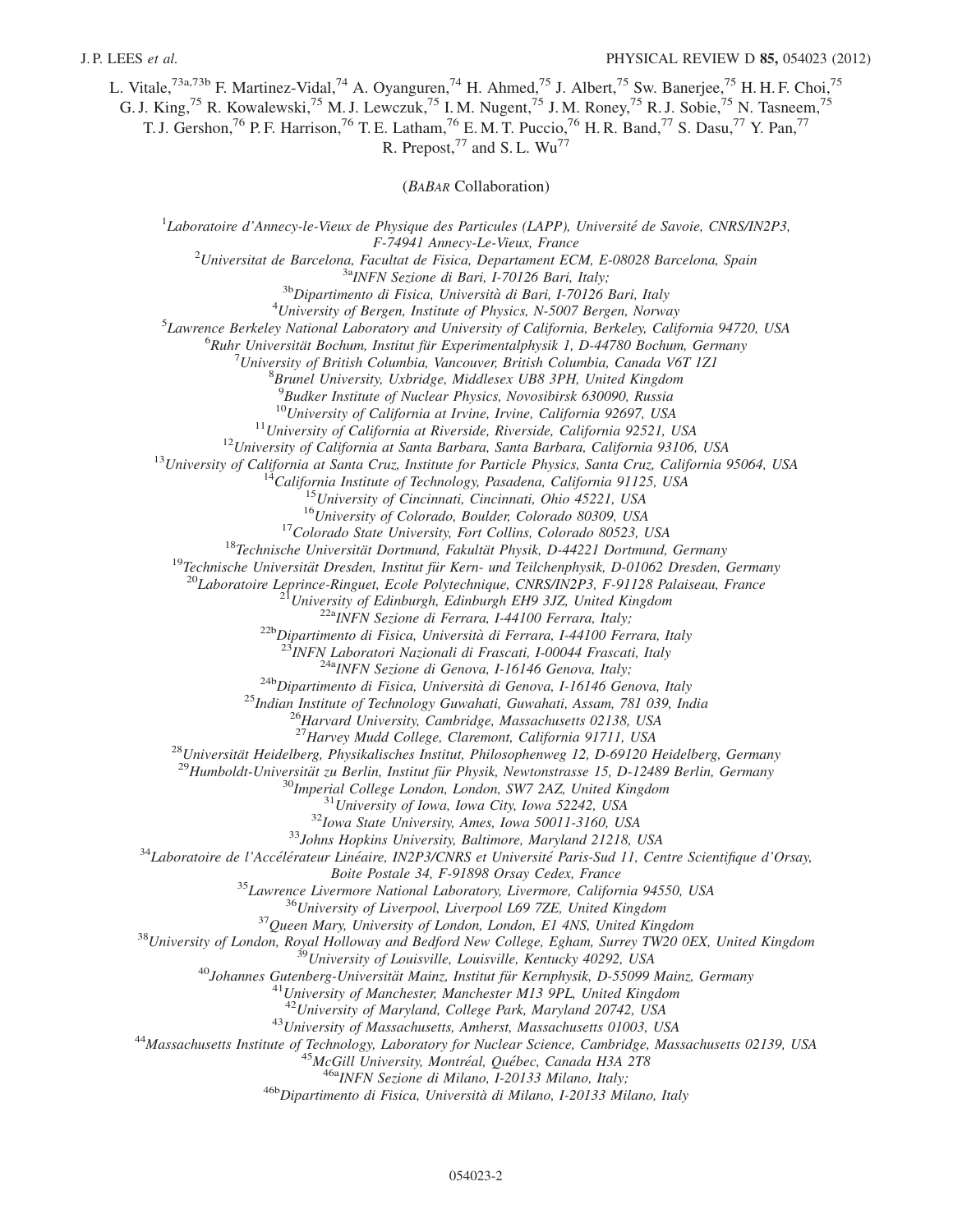<sup>47</sup>University of Mississippi, University, Mississippi 38677, USA<br><sup>48</sup>Université de Montréal, Physique des Particules, Montréal, Québec, Canada H3C 3J7<br><sup>49a</sup>INFN Sezione di Napoli, I-80126 Napoli, Italy;<br><sup>49b</sup>Dipartimento

 $53$ University of Oregon, Eugene, Oregon 97403, USA<br> $54$ <sup>34</sup>INFN Sezione di Padova, I-35131 Padova, Italy;

<sup>54b</sup>Dipartimento di Fisica, Università di Padova, I-35131 Padova, Italy<br><sup>55</sup>Laboratoire de Physique Nucléaire et de Hautes Energies, IN2P3/CNRS, Université Pierre et Marie Curie-Paris6,<br>Université Denis Diderot-Paris7, F-

Université Denis Diderot-Paris7, F-75252 Paris, France<br>
<sup>56a</sup>INFN Sezione di Perugia, 1-06100 Perugia, Italy;<br>
<sup>56b</sup>Dipartimento di Fisica, Università di Perugia, 1-06100 Perugia, Italy;<br>
<sup>57a</sup>INFN Sezione di Pisa, 1-5612

<sup>63</sup>SLAC National Accelerator Laboratory, Stanford, California 94309 USA<br><sup>64</sup>University of South Carolina, Columbia, South Carolina 29208, USA<br><sup>65</sup>Southern Methodist University, Dallas, Texas 75275, USA<br><sup>65</sup>Stanford Unive

<sup>70</sup>University of Texas at Austin, Austin, Texas 78712, USA<br><sup>71</sup>University of Texas at Dallas, Richardson, Texas 75083, USA<br><sup>72b</sup>Dipartimento di Fisica Sperimentale, Università di Torino, I-10125 Torino, Italy<br><sup>72b</sup>Dipart

(Received 16 November 2011; published 27 March 2012)

We present the first results on the Dalitz-plot structure and improved measurements of the timedependent CP-violation parameters of the process  $B^0 \to K_S^0 K_S^0 K_S^0$  obtained using  $468 \times 10^6$   $B\overline{B}$  decays collected with the BABAR detector at the PEP-II asymmetric-energy B factory at SLAC. The Dalitz-plot structure is probed by a time-integrated amplitude analysis that does not distinguish between  $B^0$  and  $\bar{B}^0$ decays. We measure the total inclusive branching fraction  $\mathcal{B}(B^0 \to K_S^0 K_S^0 K_S^0) = (6.19 \pm 0.48 \pm 0.15 \pm 0.12) \times 10^{-6}$  where the first uncertainty is statistical, the second is systematic, and the third represents the  $0.12 \times 10^{-6}$ , where the first uncertainty is statistical, the second is systematic, and the third represents the Dalitz-plot signal model dependence. We also observe evidence for the intermediate resonant states  $f_0(980)$ ,  $f_0(1710)$ , and  $f_2(2010)$ . Their respective product branching fractions are measured to be  $(2.70^{+1.25} + 0.36 + 1.17) \times 10^{-6}$  (0.50<sup>+0.46</sup> + 0.04 + 0.10)  $\times 10^{-6}$  and  $(0.54^{+0.21} + 0.03 + 0.52) \times$  $(2.70^{+1.25}_{-1.19} \pm 0.36 \pm 1.17) \times 10^{-6}$ ,  $(0.50^{+0.46}_{-0.46} \pm 0.04 \pm 0.10) \times 10^{-6}$ , and  $(0.54^{+0.21}_{-0.20} \pm 0.03 \pm 0.52) \times 10^{-6}$ . Additionally we determine the mixing induced *CP* violation parameters to be  $S = -0$ 10<sup>-6</sup>. Additionally, we determine the mixing-induced CP-violation parameters to be  $S = -0.94^{+0.24}_{-0.21} \pm$ 0.06 and  $C = -0.17 \pm 0.18 \pm 0.04$ , where the first upcertainty is statistical and the second is systematic. 0.06 and  $C = -0.17 \pm 0.18 \pm 0.04$ , where the first uncertainty is statistical and the second is systematic.<br>These values are in agreement with the standard model expectation. For the first time, we report evidence These values are in agreement with the standard model expectation. For the first time, we report evidence

<span id="page-2-0"></span>[<sup>\\*</sup>N](#page-0-0)ow at Temple University, Philadelphia, PA 19122, USA.

<span id="page-2-1"></span>[<sup>†</sup>](#page-0-1) Also with Universita` di Perugia, Dipartimento di Fisica, Perugia, Italy.

<span id="page-2-2"></span>[<sup>‡</sup>](#page-0-2) Now at the University of Huddersfield, Huddersfield HD1 3DH, UK.

<span id="page-2-3"></span>[<sup>§</sup>](#page-0-3) Now at University of South Alabama, Mobile, AL 36688, USA.

<sup>&</sup>quot;Also with Università di Sassari, Sassari, Italy.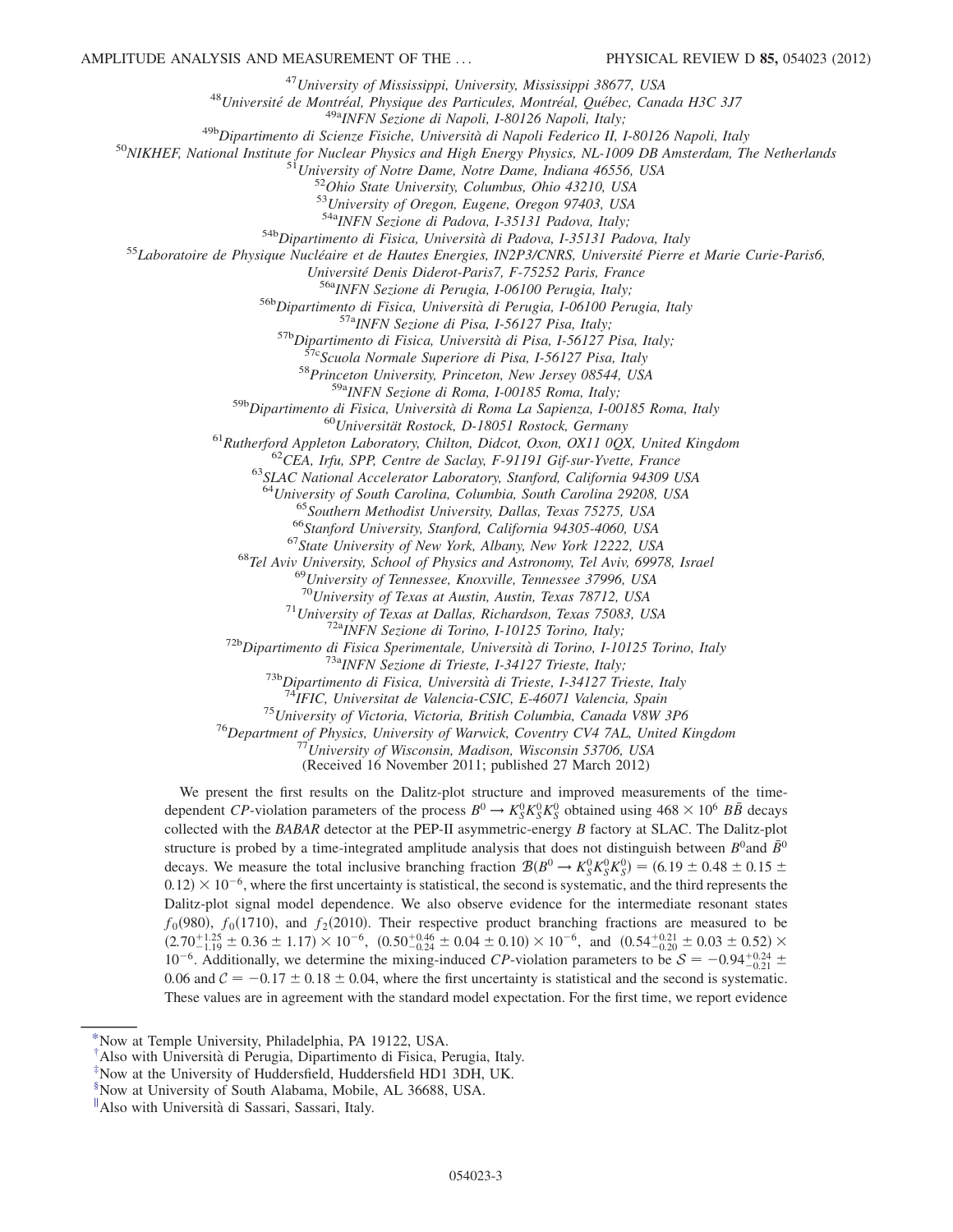of CP violation in  $B^0 \to K_S^0 K_S^0 K_S^0$  decays; CP conservation is excluded at 3.8 standard deviations including systematic uncertainties including systematic uncertainties.

DOI: [10.1103/PhysRevD.85.054023](http://dx.doi.org/10.1103/PhysRevD.85.054023) PACS numbers: 13.66.Bc, 13.25.Gv, 13.25.Jx, 14.40.<sup>n</sup>

# I. INTRODUCTION

Over the past ten years, the  $B$  factories have shown that the Cabibbo-Kobayashi-Maskawa paradigm in the standard model (SM), with a single weak phase in the quark mixing matrix, accounts for the observed CP-symmetry violation in the quark sector. However, there may be other CP-violating sources beyond the SM. Charmless hadronic B decays, like  $B^0 \to K_S^0 K_S^0 K_S^0$ , are of great interest because<br>they are dominated by loop diagrams and are thus sensitive they are dominated by loop diagrams and are thus sensitive to new physics effects at large energy scales [[1](#page-20-0)]. In the SM, the mixing-induced CP-violation parameters in this decay are expected to be the same, up to  $\sim$  1% [\[2](#page-20-1)], as in the treediagram-dominated modes such as  $B^0 \rightarrow J/\psi K_S^0$ . Both RARAR [3] and Belle [4] have previously performed BABAR [\[3\]](#page-20-2) and Belle [\[4](#page-20-3)] have previously performed time-dependent CP-violation measurements of the inclusive mode  $B^0 \to K_S^0 K_S^0 K_S^0$ , which is permissible because<br>the final state is  $CP$  definite [5] the final state is CP definite [[5](#page-20-4)].

The structure of the Dalitz plot (DP), however, is of interest; although the time-dependent CP-violation parameters S and C [see Eq.  $(33)$ ] can be measured inclusively without taking into account the phase space, different resonant contributions may have different values of these parameters in the presence of new physics. The statistical precision is not sufficient to perform a timedependent amplitude analysis, but as we show below, it is possible to extract branching fractions from resonant contributions to the decay using a time-integrated amplitude analysis. Additionally, the amplitude analysis could shed light on the controversial  $f_X(1500)$  resonance: recent measurements of  $B^0 \to K^+ K^- K^0_S$  and  $B^{\pm} \to K^+ K^- K^{\pm}$  from<br>RARAR [6-8] and Belle [9,10] have shown evidence of a BABAR [[6–](#page-20-5)[8](#page-20-6)] and Belle [[9](#page-20-7),[10](#page-20-8)] have shown evidence of a wide structure in the  $m_{K^+K^-}$  spectrum around 1.5 GeV. In these measurements, it was assumed that this structure is a single scalar resonance; however, a vector hypothesis could not be ruled out. The BABAR measurement of  $B^+ \rightarrow$  $K^+K^-\pi^+$  [\[11\]](#page-20-9) appears to show an enhancement around 1.5 GeV, while the *BABAR* analysis of  $B^{\pm} \to K_S^0 K_S^0 \pi^{\pm}$ <br>[12] finds no evidence of a possible  $f_{\nu}(1500)$  suggesting [\[12\]](#page-20-10) finds no evidence of a possible  $f<sub>X</sub>(1500)$ , suggesting that the structure is either a vector meson or something exotic. An amplitude analysis of  $B^0 \to K_S^0 K_S^0 K_S^0$  will pro-<br>vide further insight into the nature of this structure, as only vide further insight into the nature of this structure, as only intermediate states of even spin are permitted due to Bose-Einstein statistics; an observation of the  $f_X(1500)$  decaying to  $K_S^0 K_S^0$  would require an even-spin state. Finally, the amplitude analyses of  $B \to K \pi \pi$  and  $B \to K K K$  modes may be used to extract the Cabibbo-Kobayashi-Maskawa angle  $\gamma$  [[13](#page-20-11)].

This paper presents the first amplitude analysis and the final BABAR update of the time-dependent CP-asymmetry measurement of  $B^0 \to K_S^0 K_S^0 K_S^0$  using the full  $Y(4S)$  data

set. The amplitude analysis is time-integrated CP averaged

(i.e., it does not use flavor-tagging information to distinguish between  $B^0$  and  $\bar{B}^0$  mesons). It takes advantage of the interference pattern in the DP to measure relative magnitudes and phases for the different resonant modes using  $B^0 \to K_S^0 K_S^0 K_S^0$  decays with  $K_S^0 \to \pi^+ \pi^-$ , denoted by<br> $B^0 \to 3K^0(\pi^+ \pi^-)$  The magnitudes and phases are then  $B^0 \rightarrow 3K_5^0(\pi^+\pi^-)$ . The magnitudes and phases are then<br>translated into individual branching fractions for the resotranslated into individual branching fractions for the resonant modes. The time-dependent analysis extracts the  $S$ and  $C$  parameters by modeling the proper-time distribution. This part of the analysis uses both  $B^0 \to 3K_S^0(\pi^+\pi^-)$ <br>events and events where one of the  $K^0$  mesons decays to events and events where one of the  $K_S^0$  mesons decays to  $\pi^0 \pi^0$ , denoted by  $B^0 \to 2K_S^0(\pi^+\pi^-)K_S^0(\pi^0\pi^0)$ .<br>In Sec. If we briefly describe the BABAB de

In Sec. [II](#page-3-0) we briefly describe the BABAR detector and the data set. The amplitude analysis is described in Sec. [III](#page-3-1) and the time-dependent analysis in Sec. [IV.](#page-13-0) Finally we summarize the results in Sec. [V.](#page-19-0)

#### <span id="page-3-0"></span>II. THE BABAR DETECTOR AND DATA SET

The data used in this analysis were collected with the BABAR detector at the PEP-II asymmetric-energy  $e^+e^$ storage ring at SLAC. The sample consists of an integrated luminosity of 426.0 fb<sup>-1</sup>, corresponding to  $(467.8 \pm 5.1) \times 10^6$  RR pairs collected at the  $Y(4S)$  resonance  $5.1) \times 10^6$  BB pairs collected at the  $\overline{Y(4S)}$  resonance ("on-resonance"), and  $44.5 \text{ fb}^{-1}$  collected about 40 MeV below the  $Y(4S)$  ("off-resonance").<br>A detailed description of the *BABAR* detailed

A detailed description of the BABAR detector is presented in Ref. [[14](#page-20-12)]. The tracking system used for track and vertex reconstruction has two components: a silicon vertex tracker and a drift chamber, both operating within a 1.5 T magnetic field generated by a superconducting solenoidal magnet. A detector of internally reflected Cherenkov light associates Cherenkov photons with tracks for particle identification. The energies of photons and electrons are determined from the measured light produced in electromagnetic showers inside a CsI crystal electromagnetic calorimeter. Muon candidates are identified with the use of the instrumented flux return of the solenoid.

# III. AMPLITUDE ANALYSIS

<span id="page-3-1"></span>In Secs. [III A](#page-4-0) and [III B](#page-5-0) we describe the DP formalism and introduce the signal parameters that are extracted from data. In Sec. [III C](#page-6-0) we describe the requirements used to select the signal candidates and suppress backgrounds. In Sec. [III D](#page-7-0) we describe the fit method and the approach used to account for experimental effects such as resolution. In Sec. [III E](#page-9-0) we present the results of the fit, and finally, in Sec. [III F](#page-12-0) we discuss systematic uncertainties in the results.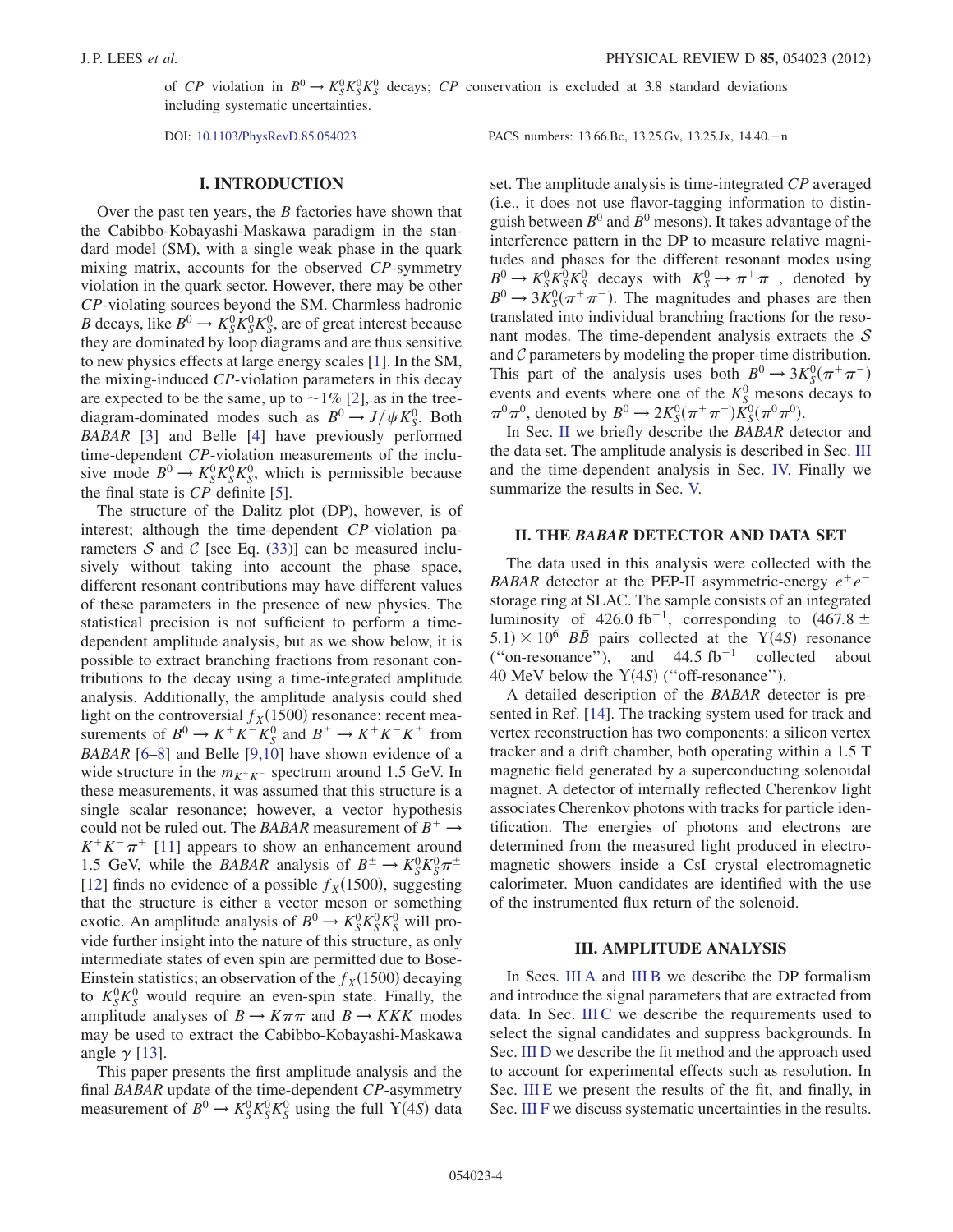# A. Decay amplitudes

<span id="page-4-0"></span>The  $B^0 \to K_S^0 K_S^0 K_S^0$  decay contains three identical par-<br>les in the final state and therefore the amplitude needs to ticles in the final state and therefore the amplitude needs to be symmetrized. We consider the decay of a spin-zero  $B^0$ into three daughters,  $K_S^0(1)$ ,  $K_S^0(2)$ , and  $K_S^0(3)$ , with four-<br>momenta  $R_S$ ,  $R_S$  and  $R_S$ . The decay amplitude is given momenta  $p_1$ ,  $p_2$ , and  $p_3$ . The decay amplitude is given by [[2](#page-20-1)]

<span id="page-4-2"></span>
$$
\mathcal{A}[B^0 \to K_S^0(1)K_S^0(2)K_S^0(3)]
$$
  
=  $(\frac{1}{2})^{3/2}\{\mathcal{A}_1[B^0 \to \bar{K}^0(1)K^0(2)K^0(3)]$   
+  $\mathcal{A}_2[B^0 \to \bar{K}^0(2)K^0(3)K^0(1)]$   
+  $\mathcal{A}_3[B^0 \to \bar{K}^0(3)K^0(1)K^0(2)]$ , (1)

which takes into account the three permitted paths from the initial state to the final state. For instance for the  $B^0$  decay this consists of an intermediate state  $K^0 K^0 \overline{K}{}^0$ . Since the labeling of the three identical particles is arbitrary, we classify the final-state particles according to the square of the invariant mass,  $s_{ij}$ , defined as

$$
s_{ij} = s_{ji} = m_{K_S^0(i)K_S^0(j)}^2 = (p_i + p_j)^2, \tag{2}
$$

<span id="page-4-1"></span>where *i* and *j* are the  $K_S^0$  indices. We use as independent (Mandelstam) variables the minimum and the maximum of the squared masses  $s_{\text{min}}$  and  $s_{\text{max}}$ :

$$
s_{\min} = \min(s_{12}, s_{23}, s_{13}),
$$
  
\n
$$
s_{\max} = \max(s_{12}, s_{23}, s_{13}).
$$
\n(3)

<span id="page-4-3"></span>The third (median) invariant squared mass  $s_{\text{med}}$  can be obtained from energy and momentum conservation:

$$
s_{\text{med}} = m_{B^0}^2 + 3m_{K_S^0}^2 - s_{\text{min}} - s_{\text{max}}.\tag{4}
$$

The differential  $B$  meson decay width with respect to the variables defined in Eq. [\(3\)](#page-4-1) (i.e., the DP variables) reads

$$
d\Gamma(B \to K_S^0 K_S^0 K_S^0) = \frac{1}{(2\pi)^3} \frac{|\mathcal{A}|^2}{32m_{B^0}^3} ds_{\text{min}} ds_{\text{max}},\tag{5}
$$

where  $A$  is the Lorentz-invariant amplitude of the threebody decay. This amplitude analysis does not take into account any flavor tagging or time dependence; thus it is  $CP$  averaged and time integrated. The term  $|\mathcal{A}|^2$  is there-<br>fore-simply the average of squares of the contributions fore simply the average of squares of the contributions  $\mathcal{A}[B^0 \to K_S^0 K_S^0 K_S^0]$  and  $\mathcal{A}[\bar{B}^0 \to K_S^0 K_S^0 K_S^0]$ .<br>The choice of the variables s, and

The choice of the variables  $s_{\text{min}}$  and  $s_{\text{max}}$  gives a uniquely defined coordinate in the symmetrized DP. Therefore only one-sixth of the DP is populated; i.e., the event density is 6 times larger compared to an amplitude analysis involving three distinct particles.

We describe the distribution of signal events in the DP using an isobar approximation, which models the total amplitude as resulting from a coherent sum of amplitudes from the  $N$  individual decay channels of the  $B$  meson, either into an intermediate resonance and a bachelor particle or in a nonresonant manner:

$$
\mathcal{A}\left(s_{\min}, s_{\max}\right) = \sum_{j=1}^{N} c_j F_j(s_{\min}, s_{\max}).\tag{6}
$$

Here  $F_i$  (described in detail below) are DP-dependent amplitudes containing the decay dynamics and  $c_i$  are complex coefficients describing the relative magnitudes and phases of the different decay channels. This description, which contains a single complex number  $c_i$  for each decay channel regardless of the B- flavor ( $B^0$  or  $\bar{B}^0$ ), reflects the assumptions of no direct CP violation and of a common weak phase for all the decay channels. With this description we cannot extract any weak phase information; this would require using per-B flavor complex amplitudes. The factor  $F_i$  contains strong dynamics only, and thus does not change under CP conjugation.

Intermediate resonances decay to  $K^0 \overline{K}{}^0$ . In terms of the isobar approximation, the amplitude in Eq. [\(1](#page-4-2)) for a resonant state  $j$  becomes

$$
\mathcal{A}\left[B^0 \to K_S^0(1)K_S^0(2)K_S^0(3)\right] \propto c_j[F_j(s_{12}, s_{13}) + F_j(s_{12}, s_{23}) + F_j(s_{13}, s_{23})].
$$
 (7)

This reflects the fact that it is impossible to associate a given  $K_S^0$  to a flavor eigenstate  $K^0$  or  $\bar{K}^0$ . In practice, this sum of three  $F_i$  terms, corresponding to an even-spin resonance, is implicitly taken into account by the description in terms of  $s_{\min}$  and  $s_{\max}$ .

The  $F_i$  terms are represented by the product of the invariant mass and angular distributions; i.e.,

$$
F_j(s_{\min}, s_{\max}, L) = R_j(m)X_L(|\vec{p}^*|r')X_L(|\vec{q}|r)T_j(L, \vec{p}, \vec{q}),
$$
\n(8)

where

- (i)  $m$  is the invariant mass of the decay products of the resonance,
- (ii)  $R_i(m)$  is the resonance mass term or "line shape," e.g., relativistic Breit-Wigner (RBW),
- (iii)  $L$  is the orbital angular momentum between the resonance and the bachelor particle,
- (iv)  $\vec{p}^*$  is the momentum of the bachelor particle evaluated in the rest frame of the B,
- (v)  $\vec{p}$  and  $\vec{q}$  are the momenta of the bachelor particle and one of the resonance daughters, respectively, both evaluated in the rest frame of the resonance,
- (vi)  $X_L(|\vec{p}^*|r')$  and  $X_L(|\vec{q}|r)$  are Blatt-Weisskopf barrier<br>factors [15] with barrier radii of r and r' and factors [[15](#page-20-13)] with barrier radii of  $r$  and  $r'$ , and
- (vii)  $T_i(L, \vec{p}, \vec{q})$  is the angular distribution:

$$
L = 0; T_j = 1,
$$
\n(9)

$$
L = 2: T_j = \frac{8}{3} [3(\vec{p} \cdot \vec{q})^2 - (|\vec{p}||\vec{q}|)^2].
$$
 (10)

The Blatt-Weisskopf barrier factor is unity for all the zerospin resonances. In our analysis it is relevant only for the  $f_2(2010)$ . Since for this resonance r and r' are not measured, we take them both to be 1.5 GeV<sup>-1</sup> and vary by  $\pm 0.5$  GeV<sup>-1</sup> to estimate the systematic uncertainty.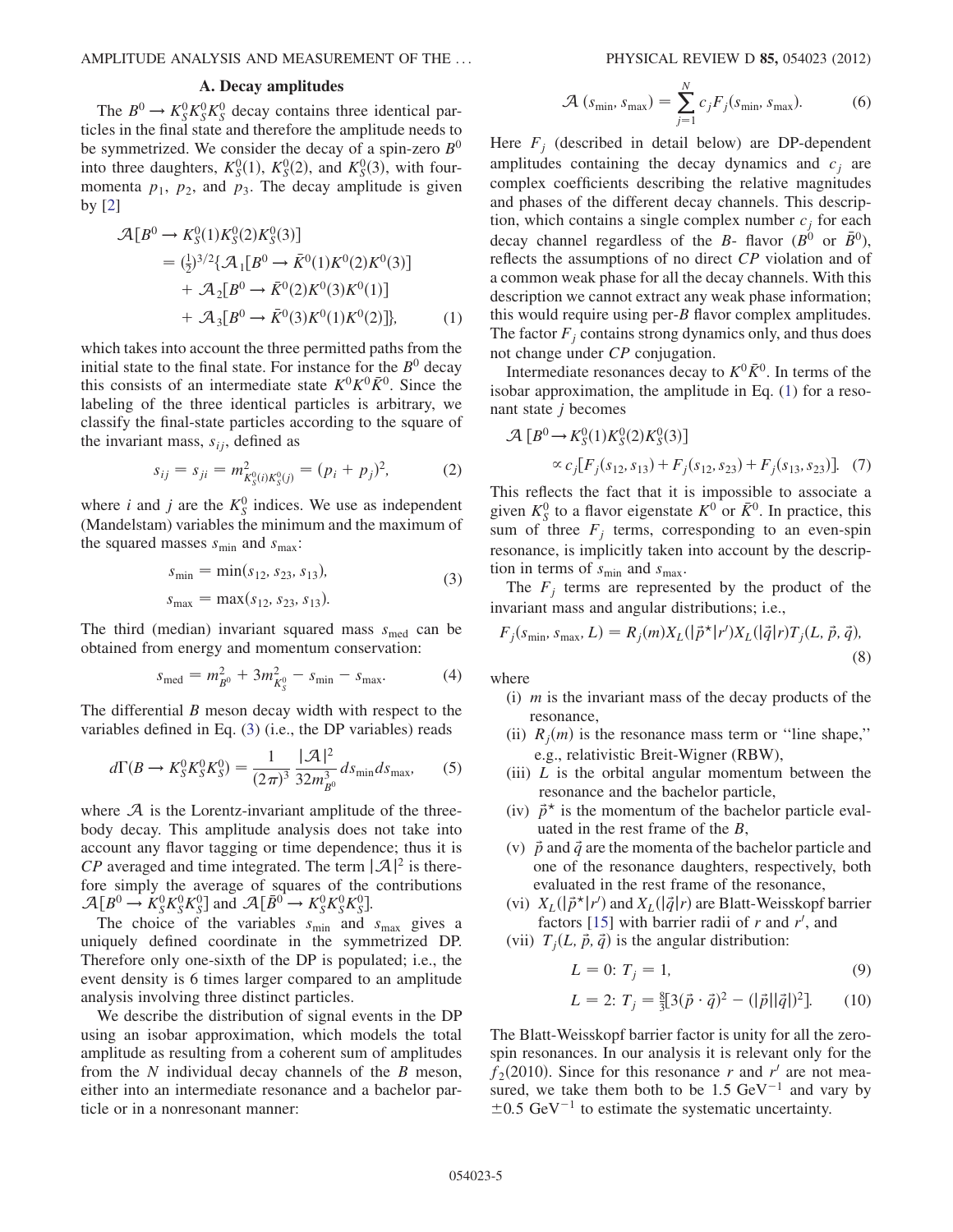The helicity angle of a resonance is defined as the angle between  $\vec{p}$  and  $\vec{q}$ . Explicitly, the helicity angle  $\theta$  for a given resonance is defined between the momenta of the bachelor particle and one of the daughters of the resonance in the resonance rest frame. Because of the identical final-state particles this definition is ambiguous, but the ambiguity disappears because of the description of the DP in terms of  $s_{\text{min}}$  and  $s_{\text{max}}$ . There are three possible invariant-mass combinations:  $s_{\text{min}}$ ,  $s_{\text{med}}$ , and  $s_{\text{max}}$ . We denote the corresponding helicity angles as  $\theta_{\min}$ ,  $\theta_{\text{med}}$ , and  $\theta_{\text{max}}$ . The three angles are defined between 0 and  $\pi/2$ .

As the present study is the first amplitude analysis of this decay, we use the method outlined in Sec. [III D 3](#page-8-0) to determine the contributing intermediate states. The components of the nominal signal model are summarized in Table [I](#page-5-1).

<span id="page-5-4"></span>For most resonances in this analysis the  $R_i$  are taken to be RBW [\[17\]](#page-20-14) line shapes:

$$
R_j(m) = \frac{1}{(m_0^2 - m^2) - im_0 \Gamma(m)},
$$
\n(11)

where  $m_0$  is the nominal mass of the resonance and  $\Gamma(m)$  is the mass-dependent width. In the general case of a spin-J resonance, the latter can be expressed as

$$
\Gamma(m) = \Gamma_0 \left(\frac{q}{q_0}\right)^{2J+1} \left(\frac{m_0}{m}\right) \frac{X_J^2(|\vec{q}|r)}{X_J^2(|\vec{q}_0|r)}.
$$
 (12)

The symbol  $\Gamma_0$  denotes the nominal width of the resonance. The values of  $m_0$  and  $\Gamma_0$  are listed in Table [I.](#page-5-1) The symbol  $q_0$  denotes the value of q when  $m = m_0$ .

<span id="page-5-3"></span>For the  $f_0(980)$  line shape the Flatte<sup> $\epsilon$ </sup> form [\[18\]](#page-20-15) is used. In this case the mass-dependent width is given by the sum of the widths in the  $\pi\pi$  and KK systems:

$$
\Gamma(m) = \Gamma_{\pi\pi}(m) + \Gamma_{KK}(m),\tag{13}
$$

where

$$
\Gamma_{\pi\pi}(m) = g_{\pi}(\frac{1}{3}\sqrt{1 - 4m_{\pi^0}^2/m^2} + \frac{2}{3}\sqrt{1 - 4m_{\pi^{\pm}}^2/m^2}),
$$
\n(14)

$$
\Gamma_{KK}(m) = g_K(\frac{1}{2}\sqrt{1 - 4m_{K^{\pm}}^2/m^2} + \frac{1}{2}\sqrt{1 - 4m_{K^0}^2/m^2}).
$$
\n(15)

<span id="page-5-2"></span>The fractional coefficients arise from isospin conservation and  $g_{\pi}$  and  $g_K$  are coupling constants for which the values are given in Table [I.](#page-5-1) The nonresonant (NR) component is modeled using an exponential function:

$$
R_{\rm NR}(m) = e^{\alpha m^2}.
$$
 (16)

As in the resonant case, here  $m$  is the invariant mass of the relevant  $K_S^0 K_S^0$  pair. The parameter  $\alpha$  is taken from the *BABAR*  $B^+ \rightarrow K^+ K^- K^+$  analysis [[7](#page-20-16),[8\]](#page-20-6) and is given in Table [I](#page-5-1). This value was found to be compatible with the one resulting from varying  $\alpha$  in the maximum-likelihood fit in the present analysis. There is no satisfactory theoretical description of the NR component; it has to be determined empirically. The exponential function of Eq. [\(16\)](#page-5-2) was used by other amplitude analyses of B-meson decays to three kaons [\[6](#page-20-5)–[10\]](#page-20-8). Adopting the same parametrization for the NR term allows the comparison of results for other components.

# B. The square Dalitz plot

<span id="page-5-0"></span>We use two-dimensional histograms to describe the phase-space dependent reconstruction efficiency and to model the background over the DP. When the phase-space boundaries of the DP do not coincide with the histogram bin boundaries this may introduce biases. We therefore define  $h_{\text{min}}$  and  $h_{\text{max}}$  as  $\cos\theta_{\text{min}}$  and  $\cos\theta_{\text{max}}$ , respectively, and apply the transformation

model uncertainty. Resonance **Parameters** Parameters Line shape Reference  $f_0(980)$   $m_0 = (965 \pm 10) \text{ MeV}/c^2$  Flatté [\[16\]](#page-20-17)<br> $g = (165 \pm 18) \text{ MeV}/c^2$  Fractice [16]  $g_{\pi} = (165 \pm 18) \text{ MeV}/c^2$  Eq. ([13](#page-5-3))<br>  $g_{\pi} = (695 + 93) \text{ MeV}/c^2$  $g_K = (695 \pm 93) \text{ MeV}/c^2$  $f_0(1710)$   $m_0 = (1724 \pm 7) \text{ MeV}/c^2$  RBW [\[17\]](#page-20-14)<br>  $F_0 = (137 \pm 8) \text{ MeV}/c^2$  Fo (11)  $\Gamma_0 = (137 \pm 8) \text{ MeV}/c^2$  Eq. ([11](#page-5-4))  $f_2(2010)$   $m_0 = (2011^{+60}_{-80}) \text{ MeV}/c^2$  RBW [\[17\]](#page-20-14)<br>  $\Gamma_1 = (202 + 60) \text{ MeV}/c^2$  Eq. (11)  $\Gamma_0 = (202 \pm 60) \text{ MeV}/c^2$  Eq. ([11](#page-5-4))<br>  $r = r' = 1.5 \text{ GeV}^{-1}$  $r = r' = 1.5$  GeV<sup>-1</sup> NR decays  $\alpha = (-0.14 \pm 0.02) \text{ GeV}^{-2} c^4$  Exponential NR [[8](#page-20-6)] Eq. ([16](#page-5-2))  $\chi_{c0}$   $m_0 = (3414.75 \pm 0.31) \text{ MeV}/c^2$  RBW [\[17\]](#page-20-14)<br> $\Gamma_{c} = (10.2 \pm 0.7) \text{ MeV}/c^2$  Eq. (11)  $\Gamma_0 = (10.2 \pm 0.7) \text{ MeV}/c^2$  Eq. ([11](#page-5-4))

<span id="page-5-1"></span>TABLE I. Parameters of the DP model used in the fit. The Blatt-Weisskopf barrier parameters (*r* and *r'*) of the  $f_2(2010)$ , which have not been measured, are varied by  $\pm 0.5 \text{ GeV}^{-1}$  for the model uncertainty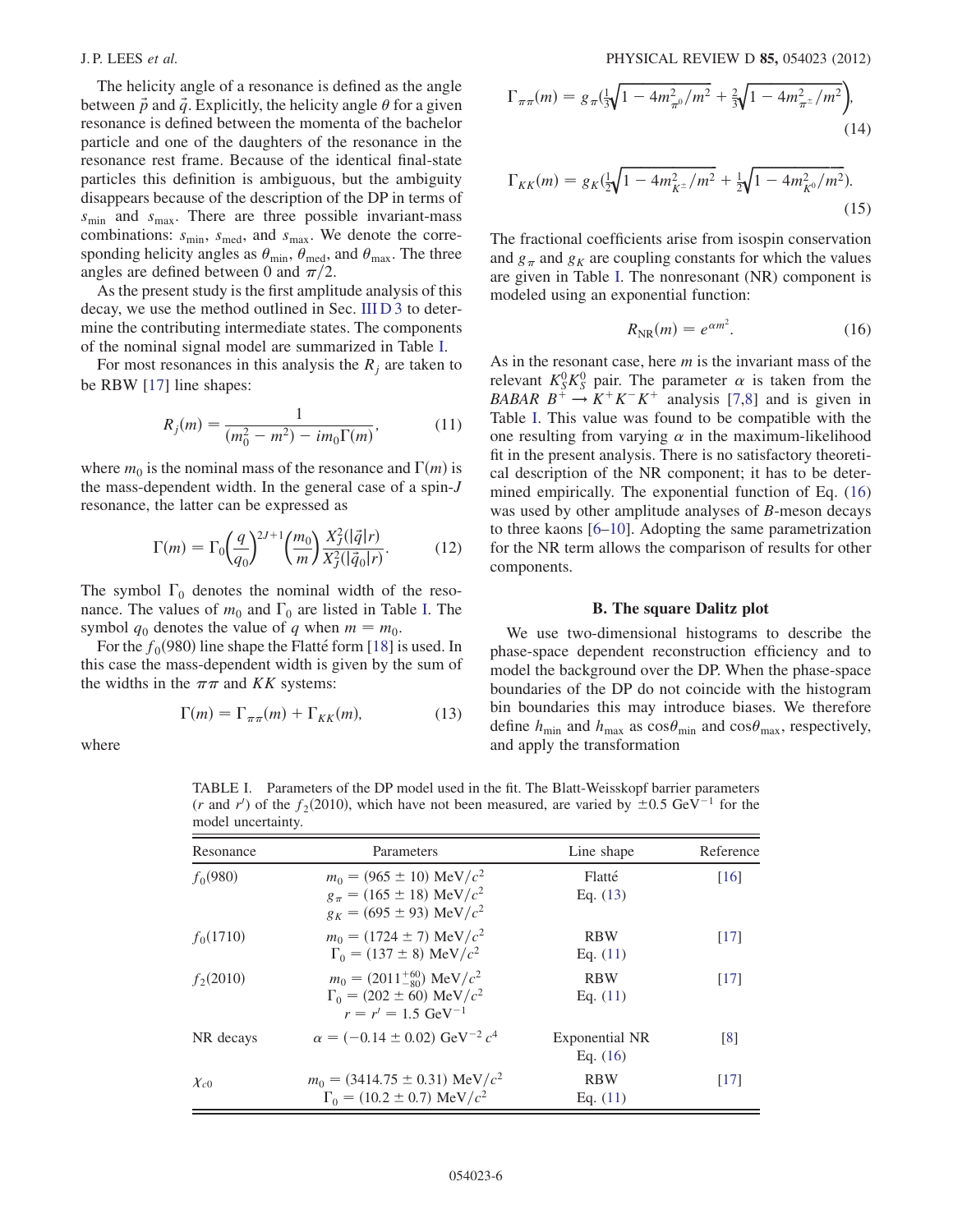AMPLITUDE ANALYSIS AND MEASUREMENT OF THE ... PHYSICAL REVIEW D 85, 054023 (2012)

$$
(s_{\min}, s_{\max}) \rightarrow (h_{\min}, h_{\max}). \tag{17}
$$

The  $(h_{\text{min}}, h_{\text{max}})$  plane is referred to as the square Dalitz plot (SDP), where both  $h_{\min}$  and  $h_{\max}$  range between 0 and 1 due to the convention adopted for the helicity angles (see Fig. [1\)](#page-6-1). Explicitly, the transformation is

$$
h_{\min} = \frac{s_{\min}(s_{\max} - s_{\text{med}})}{\sqrt{s_{\min}^2 - 4m_{K_S^0}^2 s_{\min}}}
$$
  
 
$$
\times \frac{1}{\sqrt{(m_{B^0}^2 - m_{K_S^0}^2 - s_{\min})^2 - 4m_{K_S^0}^2 s_{\min}}},
$$
 (18)

$$
h_{\max} = \frac{s_{\max}(s_{\text{med}} - s_{\min})}{\sqrt{s_{\max}^2 - 4m_{K_S^0}^2 s_{\max}}}
$$
  
 
$$
\times \frac{1}{\sqrt{(m_{B^0}^2 - m_{K_S^0}^2 - s_{\max})^2 - 4m_{K_S^0}^2 s_{\max}}},
$$
 (19)

where the numerators may easily be expressed in terms of  $s_{\text{min}}$  and  $s_{\text{max}}$  using Eq. [\(4](#page-4-3)). The differential surface elements of the DP and the SDP are related by

$$
ds_{\min} ds_{\max} = |\det J| dh_{\min} dh_{\max}, \tag{20}
$$

<span id="page-6-2"></span>where  $J = J(h_{\text{min}}, h_{\text{max}})$  is the appropriate Jacobian matrix. The backward transformations  $s_{\min}(h_{\min}, h_{\max})$  and  $s_{\text{max}}(h_{\text{min}}, h_{\text{max}})$ , and therefore the Jacobian  $|\det J|$ , cannot be found analytically; they are obtained numerically. The variables  $h_{\min}$  and  $h_{\max}$  as a function of the invariant masses are shown in Fig. [1](#page-6-1) together with the Jacobian.

# C. Event selection and backgrounds

<span id="page-6-0"></span>We reconstruct  $B^0 \to K_S^0 K_S^0 K_S^0$  candidates from three<br> $B \to \pi^+ \pi^-$  candidates that form a good quality vertex:  $K_S^0 \rightarrow \pi^+ \pi^-$  candidates that form a good quality vertex;<br>i.e. the fit of the  $R^0$  vertex is required to converge and the i.e., the fit of the  $B^0$  vertex is required to converge and the

 $\chi^2$  probability of each  $K_S^0$  vertex fit has to be greater than  $10^{-6}$ . Each  $K_S^0$  candidate must have  $\pi^+ \pi^-$  invariant mass within 12.1 MeV/ $c^2$  of the nominal  $K^0$  mass [[17](#page-20-14)], and decay length with respect to the B vertex between 0.22 and 45 cm. The last criterion ensures that the decay vertices of the  $B^0$  and the  $K_S^0$  are well separated. In addition, combinatorial background is suppressed by selecting events for which the angle between the momentum vector of each  $K_S^0$ candidate and the vector connecting the beamspot and the  $K_S^0$  vertex is smaller than 0.0185 radians. We ensure a good B vertex fit quality by requiring that the charged pions of at least one of the  $K_S^0$  candidates have hits in the two inner layers of the vertex tracker.

A B meson candidate is characterized kinematically by the energy-substituted mass  $m_{ES} \equiv \sqrt{(s/2 + \vec{p} + \vec{r} + \vec{r})^2/F^2 - n^2}$  and the energy difference  $\sqrt{(s/2 + \vec{p}_i \cdot \vec{p}_B)^2/E_i^2 - p_B^2}$  and the energy difference  $\Delta E \equiv E_B^* - \frac{1}{2} \sqrt{s}$ , where  $(E_B, \vec{p}_B)$  and  $(E_i, \vec{p}_i)$  are the four vectors in the laboratory frame of the B condidate four-vectors in the laboratory frame of the B-candidate and the initial electron-positron system, respectively, and  $p_B$  is the magnitude of  $\vec{p}_B$ . The asterisk denotes the  $\Upsilon(4S)$ <br>frame and s is the square of the invariant mass of the frame, and s is the square of the invariant mass of the electron-positron system. We require  $5.27 < m_{ES}$ 5.29 GeV/ $c^2$  and  $|\Delta E|$  < 0.1 GeV. Following the calculation of these kinematic variables, each of the B candidates is refitted with its mass constrained to the world average value of the B meson mass [[17](#page-20-14)] in order to improve the DP position resolution, and ensure that Eq. ([4\)](#page-4-3) holds. The sideband used for background studies is in the range  $5.20 < m_{ES} < 5.27$  GeV/ $c^2$  and  $|\Delta E| < 0.1$  GeV.

Backgrounds arise primarily from random combinations in continuum  $e^+e^- \rightarrow q\bar{q}$  events  $(q = d, u, s, c)$ . To enhance discrimination between signal and continuum background, we use a neural network (NN) [\[19\]](#page-20-18) to combine four discriminating variables: the angles with respect

<span id="page-6-1"></span>

FIG. 1 (color online). Lines of constant helicity angle in the Dalitz plot of  $s_{min}$  versus  $s_{max}$  (left), and the magnitude of the Jacobian (gray scale on the right) mapping  $(s_{min}, s_{max})$  to  $(h_{min}, h_{max})$ . For the latter see Eq. ([20](#page-6-2)).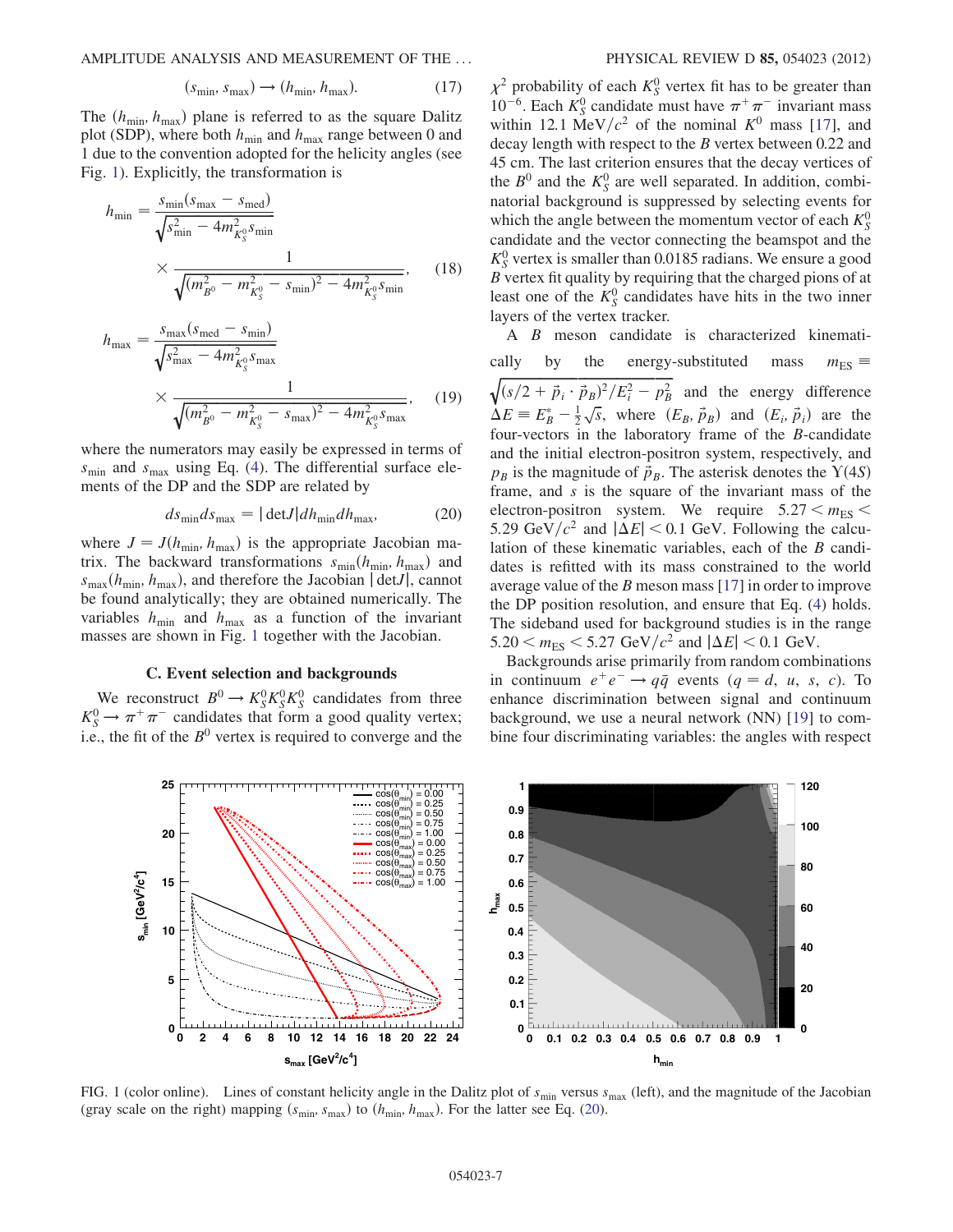to the beam axis of the  $B$  momentum and  $B$  thrust axis in the  $Y(4S)$  frame, and the zeroth- and second-order mono-<br>mials  $I_{\alpha\alpha}$  of the energy flow about the R thrust axis. The mials  $L_{0,2}$  of the energy flow about the B thrust axis. The monomials are defined by  $L_n = \sum_i p_i \times |\cos \theta_i|^n$ , where  $\theta_i$  is the angle with respect to the *R* thrust axis of track or is the angle with respect to the  $B$  thrust axis of track or neutral cluster *i* and  $p_i$  is the magnitude of its momentum. The sum excludes the  $B$  candidate and all quantities are calculated in the  $Y(4S)$  frame. The NN is trained with off-<br>resonance data, sideband data, and simulated signal events resonance data, sideband data, and simulated signal events that pass the selection criteria. Approximately 0.5% of events passing the full selection have more than one candidate. When this occurs, we select the candidate for which the error-weighted average of the masses of the  $K_S^0$  candidates is closest to the world average  $K_S^0$  mass [[17](#page-20-14)]. With the above selection criteria, we obtain a signal reconstruction efficiency of 6.6% that has been determined from a signal Monte Carlo (MC) sample generated using the same DP model and parameters as obtained from the data fit results. We estimate from this MC that 1.4% of the selected signal events are misreconstructed, and assign a systematic uncertainty (see Sec. [III F\)](#page-12-0). We use MC events to study the background from other  $B$  decays ( $B$  background). We expect fewer than 6 such events in our data sample. As these events are wrongly reconstructed, the  $m_{ES}$  and  $\Delta E$ distributions are continuumlike and as a result the events are mostly absorbed in the continuum background category. We assign a systematic uncertainty for B background contamination in the signal.

#### D. The maximum-likelihood fit

<span id="page-7-1"></span><span id="page-7-0"></span>We perform an unbinned extended maximum-likelihood fit to extract the  $B^0 \to K_S^0 K_S^0 K_S^0$  event yield, as well as the resonant and nonresonant amplitudes. The fit for the resonant and nonresonant amplitudes. The fit for the amplitude analysis uses the variables  $m_{ES}$  and  $\Delta E$ , the NN output, and the SDP variables to discriminate signal from background. The selected on-resonance data sample is assumed to consist of signal and continuum background. The feed-through from  $B$  decays other than the signal is found to be negligible. Misreconstructed signal events are not considered as a separate event species, but are taken into account as a part of the signal. The likelihood function  $\mathcal{L}_i$  for event *i* is the sum

$$
\mathcal{L}_i = \sum_j N_j \mathcal{P}_j^i(m_{\text{ES}}, \Delta E, \text{NN}, h_{\text{min}}, h_{\text{max}}), \qquad (21)
$$

where  $j$  stands for the species (signal, continuum background) and  $N_i$  is the corresponding yield. Each probability density function (PDF)  $\mathcal{P}_j^i$  is the product of four individual PDFs:

$$
P_j^i = P_j^i(m_{\text{ES}}) P_j^i(\Delta E) P_j^i(\text{NN}) P_j^i(h_{\text{min}}, h_{\text{max}}).
$$
 (22)

A study with fully reconstructed MC samples shows that correlations between the PDF variables are small and therefore we neglect them. However, possible small discrepancies in the fit results due to these correlations are accounted for in the systematic uncertainty (see Sec. [III F\)](#page-12-0). The total likelihood is given by

$$
\mathcal{L} = \exp\left(-\sum_{j} N_{j}\right) \prod_{i} \mathcal{L}_{i}.
$$
 (23)

# 1. The  $m_{ES}$ ,  $\Delta E$ , and NN PDFs

The  $m_{ES}$  and  $\Delta E$  distributions of signal events are parametrized by an asymmetric Gaussian with power-law tails:

$$
\operatorname{Cr}(x; m_0, \sigma_l, \sigma_r, \alpha_l, \alpha_r) = \exp\left(-\frac{(x - m_0)^2}{2\sigma_i^2 + \alpha_i(x - m_0)^2}\right) \begin{cases} x - m_0 < 0; \quad i = l \\ x - m_0 \ge 0; \quad i = r. \end{cases} \tag{24}
$$

The  $m_0$  parameters for both  $m_{ES}$  and  $\Delta E$  are free in the fit to data, while the other parameters are fixed to values determined from a fit to MC simulation. For the NN distributions of signal we use a histogram PDF from MC simulation.

For continuum events the  $m_{ES}$  and  $\Delta E$  PDFs are parametrized by an ARGUS shape function [\[20\]](#page-20-19) and a straight line, respectively. The NN PDF is described by a sum of power functions:

<span id="page-7-2"></span>
$$
E(x; c_1, a, b_0, b_1, b_2, b_3, c_2, c_3)
$$
  
=  $\cos^2(c_1)[\cos^2(a)\mathcal{N}(b_0, b_1)x^{b_0}(1-x)^{b_1}$   
+  $\sin^2(a)\mathcal{N}(b_2, b_3)x^{b_2}(1-x)^{b_3}]$   
+  $\sin^2(c_1)\mathcal{N}(c_2, c_3)x^{c_2}(1-x)^{c_3}$ , (25)

where  $x = (NN - NN_{min})/(NN_{max} - NN_{min})$  and the  $\mathcal{N}$ are normalization factors, computed analytically using the standard  $\Gamma$  function,

$$
\mathcal{N}(\alpha, \beta) = \frac{\Gamma(\beta + 2 + \alpha)}{\Gamma(\alpha + 1)\Gamma(\beta + 1)}.
$$
 (26)

The parameters for all the continuum PDFs are determined by a fit to sideband data and then fixed for the fit in the signal region.

# 2. Dalitz-plot PDFs

The SDP PDF for continuum background is a histogram obtained from  $m_{ES}$  sideband on-resonance events. The SDP signal PDFs require as input the DP-dependent selection efficiency,  $\varepsilon = \varepsilon(h_{\min}, h_{\max})$ , that is described by a histogram and is taken from MC simulation. For each event we define the SDP signal PDF: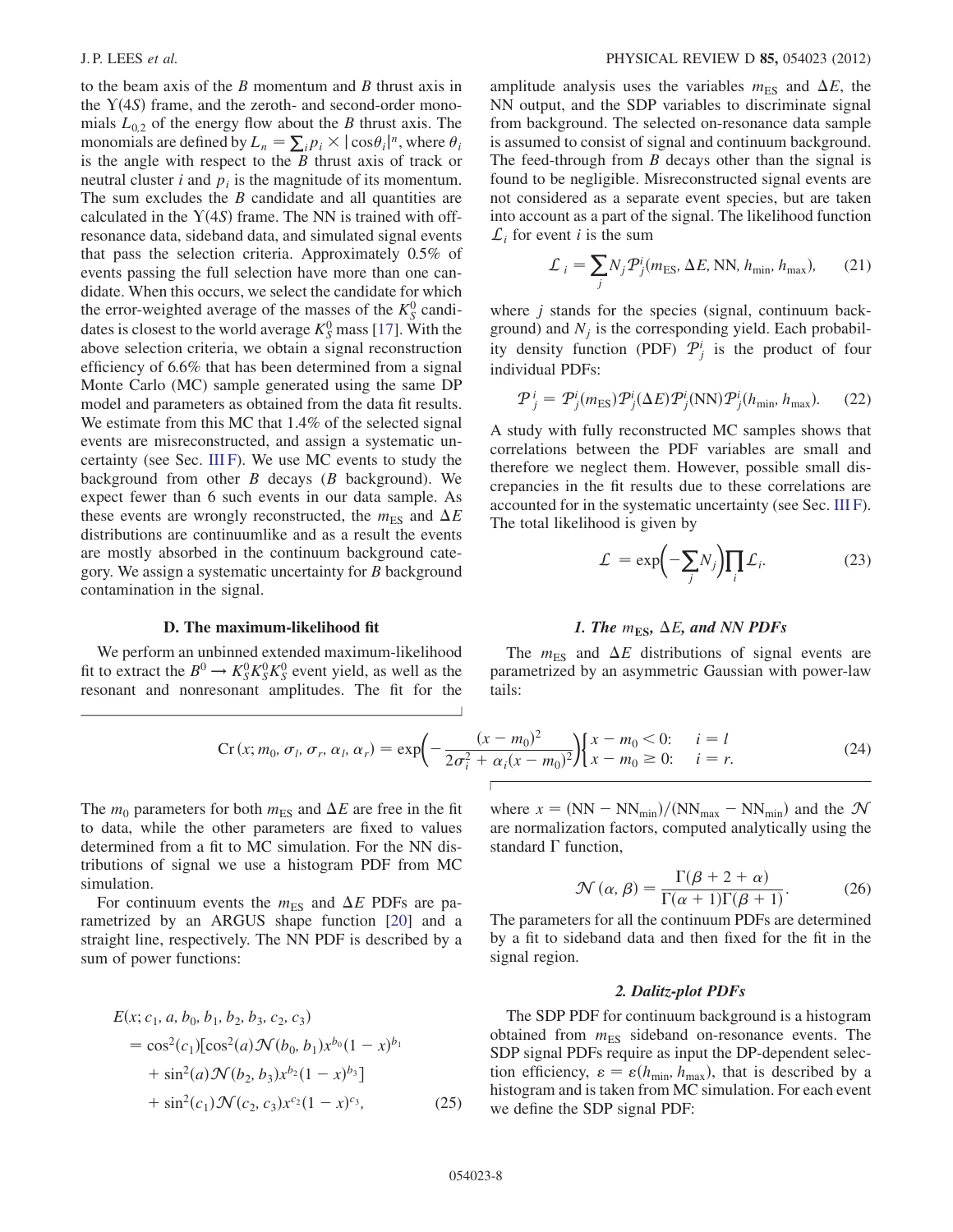<span id="page-8-1"></span>

FIG. 2. Two-dimensional scans of  $-2\Delta \ln \mathcal{L}$  (gray scale) as a function of the mass and the width of an additional resonance. These scans were performed to look for an additional scalar resonance (left) and an additional tensor resonance (right). The baseline model of the scans for additional scalar resonances contains  $f_0(980)$ ,  $\chi_{c0}$ , and NR intermediate states. The baseline model of the scans for additional tensor resonances contains  $f_0(980)$ ,  $\chi_{c0}$ , NR, and  $f_0(1710)$  intermediate states. The ellipses indicate the world average parameters [[17](#page-20-14)] for the  $f_0(1710)$  and  $f_2(2010)$  resonances that are added to the model.

$$
P_{\text{sig}}^{i}(h_{\min}, h_{\max}) \propto \varepsilon(h_{\min}, h_{\max}) |\mathcal{A}(h_{\min}, h_{\max})|^{2}. \quad (27)
$$

The normalization of the PDF is implemented by numerical integration. To describe the experimental resolution in the SDP variables, we use an ensemble of two-dimensional histograms that represents the probability to reconstruct at the coordinate  $(h_{\min}, h_{\max})$  an event that has the true coordinate  $(h_{\min}, h_{\max})$ . These histograms are taken from MC simulation and are convolved with the signal PDF.

#### <span id="page-8-0"></span>3. Determination of the signal Dalitz-plot model

Using on-resonance data, we determine a nominal signal DP model by making likelihood scans with various combinations of isobars. We start from a baseline model that includes  $f_0(980)$ ,  $\chi_{c0}$ , and NR components. We then add another scalar resonance described by the RBW parametrization. We scan the likelihood by fixing the width and mass of this additional resonance at several consecutive values, for each of which the fit to the data is repeated. All isobar magnitudes and phases are floating in these fits. From the scans we observe a significant improvement of the fit around a width and mass that are compatible with the values of the  $f_0(1710)$  resonance [\[17\]](#page-20-14). After adding the  $f<sub>0</sub>(1710)$  to the nominal model we repeat the same procedure for an additional tensor particle. We find that the  $f_2(2010)$  has a significant contribution. The results of the likelihood scans are shown in Fig. [2](#page-8-1) in terms of  $-2\Delta \ln \mathcal{L} = -2 \ln \mathcal{L} - (-2 \ln \mathcal{L})_{\text{min}}$ , where  $(-2 \ln \mathcal{L})_{\text{min}}$ corresponds to the minimal value obtained in the particular scan. To conclude the search for possible resonant contributions we add all well established resonances [[17](#page-20-14)] and check if the likelihood increases. We do not find any other significant resonant contribution, but as we cannot exclude small contributions from the  $f_0(1370)$ ,  $f_2(1270)$ ,  $f_2'(1525)$ ,

<span id="page-8-2"></span>

FIG. 3. Symmetrized (left) and square (right) DP for MC simulated signal events using the amplitudes obtained from the fit to data. The low population in bins along the edge of the symmetrized DP is due to the fact that the phase-space boundaries do not coincide with the histogram bin boundaries.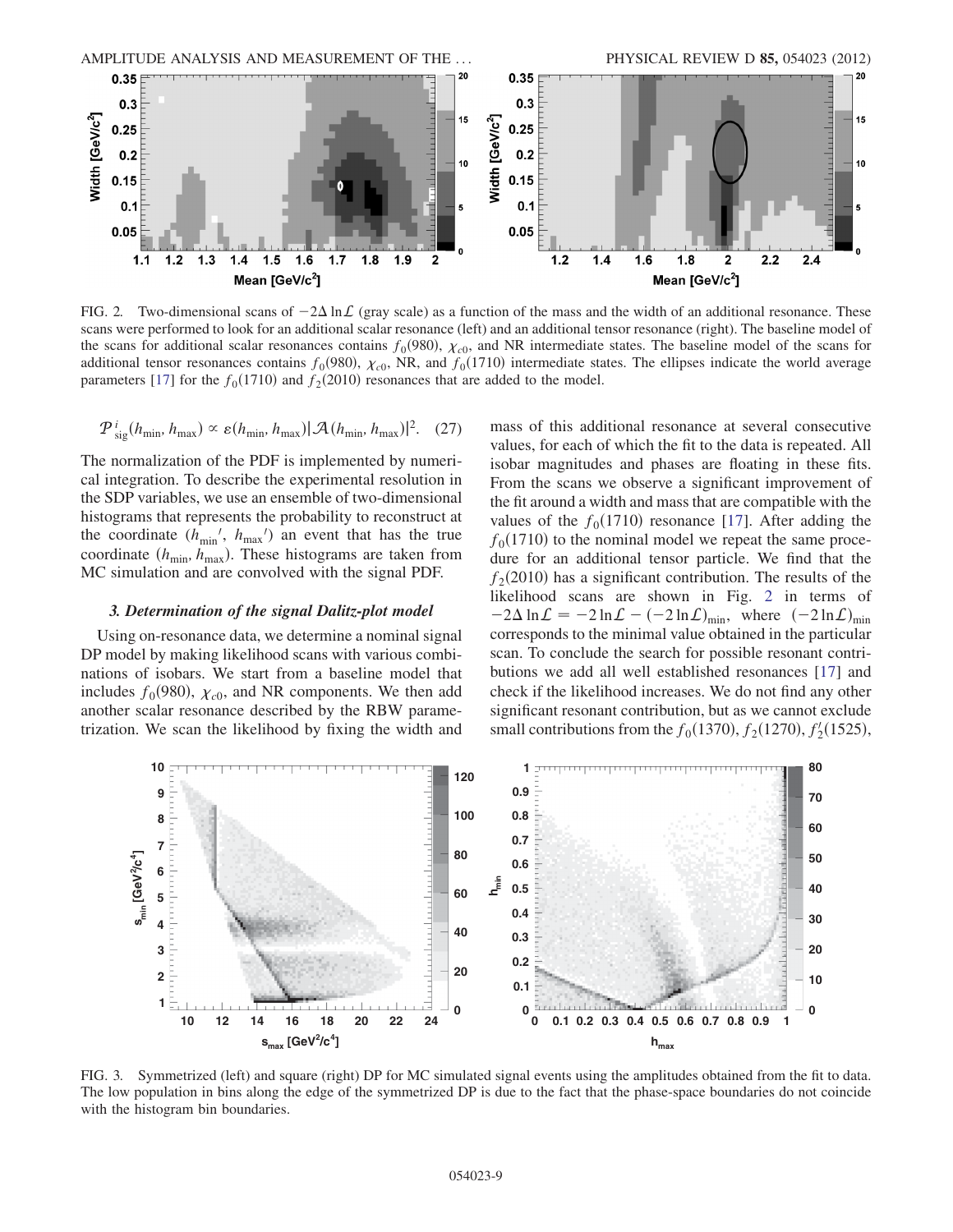<span id="page-9-1"></span>

FIG. 4 (color online).  $sPlots$  (points with error bars) and PDFs (histograms) of the discriminating variables:  $m_{ES}$  (top),  $\Delta E$  (middle), and NN (bottom), for signal events (left) and continuum events (right). Below each bin are shown the residuals, normalized in error units. The horizontal dotted and full lines mark the one and two standard deviation levels, respectively.

 $a_0(1450)$ , and  $f_0(1500)$  resonances, we assign model uncertainties (see Sec. [III F](#page-12-0)) due to not taking these resonances into account.

# E. Results

<span id="page-9-0"></span>The maximum-likelihood fit of 505 candidates results in a  $B^0 \to K_S^0 K_S^0 K_S^0$  event yield of 200  $\pm$  15 and a continuum<br>vield of 305 + 18, where the uncertainties are statistical yield of  $305 \pm 18$ , where the uncertainties are statistical only The symmetrized and square Dalitz plots of a signal only. The symmetrized and square Dalitz plots of a signal DP-model MC sample generated with the result of the fit to data are shown in Fig. [3.](#page-8-2) Figure [4](#page-9-1) shows plots of  $\Delta E$ ,  $m_{ES}$ , and the NN for isolated signal and continuum background events obtained by the  $sPlots$  [\[21\]](#page-20-20) technique. Figure [5](#page-10-0) shows projections of the data onto the invariant masses  $s_{\min}$ and  $s_{\text{max}}$ .

When the fit is repeated with initial parameter values randomly chosen within wide ranges above and below the nominal values for the magnitudes and within the  $[-\pi, \pi]$ interval for the phases, we observe convergence towards two solutions with minimum values of the negative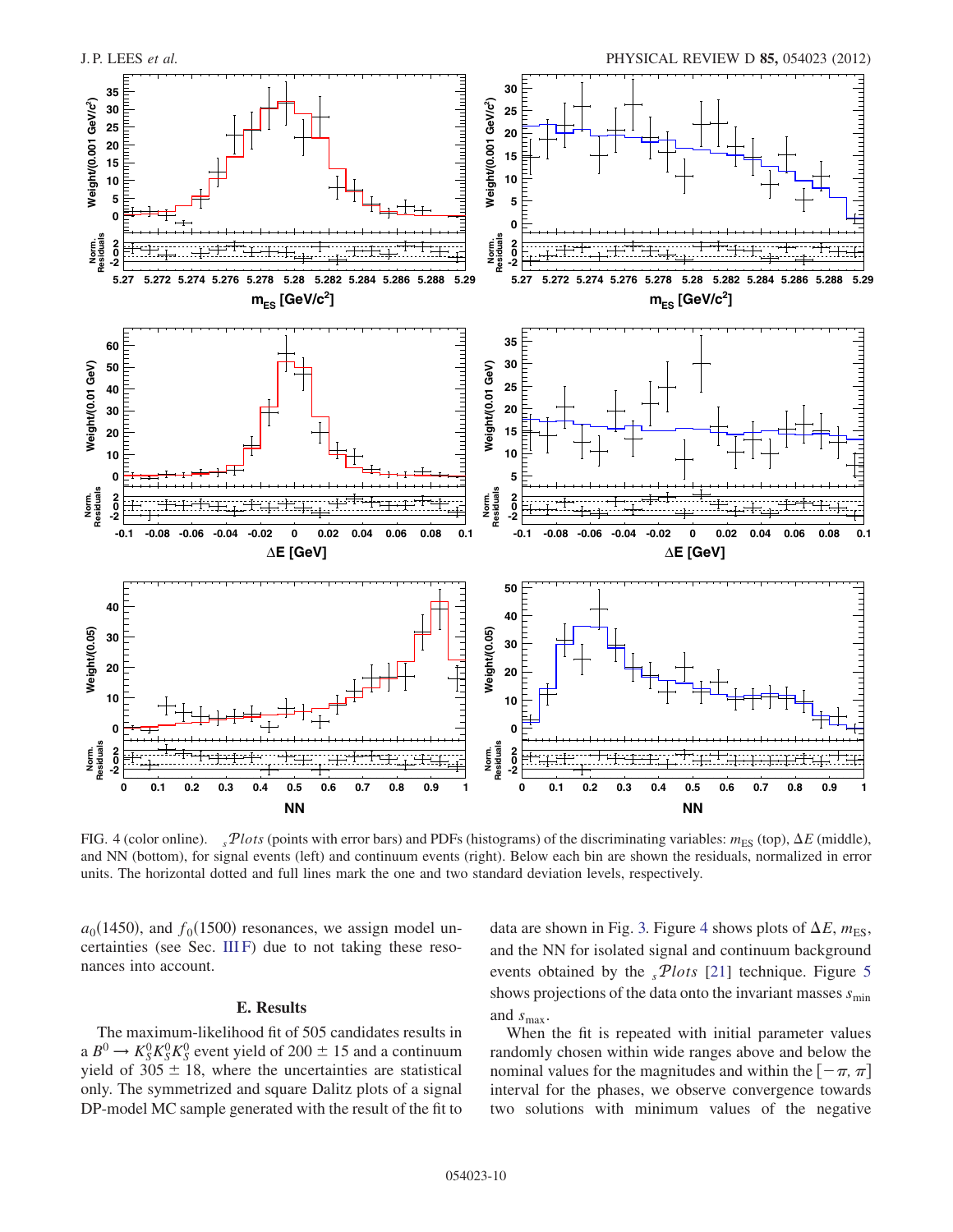<span id="page-10-0"></span>

FIG. 5 (color online). Projections onto  $\sqrt{s_{\text{min}}}$  (left) and  $\sqrt{s_{\text{max}}}$  (right). On-resonance data are shown as points with error bars while the dashed (dotted) histogram represents the signal (continuum) component. The solid-line histogram is the total PDF. Below each bin are shown the residuals, normalized in error units. The horizontal dotted and full lines mark the one and two standard deviation levels, respectively.

log-likelihood function  $-2 \ln \mathcal{L}$  separated by 3.25 units. In the following, we refer to them as Solution 1 (the global minimum) and Solution 2 (a local minimum). No other local minima were found.

In the fit, we measure directly the relative magnitudes and phases of the different components of the signal model. The magnitude and phase of the NR amplitude are fixed to 1 and 0, respectively, as a reference. In Fig. [6](#page-11-0) we show likelihood scans of the isobar magnitudes and phases of all the resonances, where both solutions can be noticed. Each of these scans is obtained by fixing the corresponding isobar parameter at several consecutive values, for each of which the fit to the data is repeated. The measured relative amplitudes  $c<sub>\mu</sub>$  are used to extract the fit fraction (FF) defined as

<span id="page-10-1"></span>
$$
FF(k) = \frac{\sum_{\mu=3k-2}^{3k} \sum_{\nu=3k-2}^{3k} c_{\mu} c_{\nu}^{*} \langle F_{\mu} F_{\nu}^{*} \rangle}{\sum_{\mu \nu} c_{\mu} c_{\nu}^{*} \langle F_{\mu} F_{\nu}^{*} \rangle}, \qquad (28)
$$

where  $k$ , which varies from 1 to 5, represents an intermediate state. Each fit fraction is a sum of three identical contributions, one for each pair of  $K_S^0$ . The indices  $\mu$  and  $\nu$  run from 1 to 15, as each of the five resonances contributes to three pairs of  $K_S^0$ , which correspond to the three terms  $(3k - 2, 3k - 1,$  and 3k) in each sum in the numerator of Eq.  $(28)$  $(28)$  $(28)$ . The dynamical amplitudes F are defined in Sec. [III A](#page-4-0) and the terms

$$
\langle F_{\mu} F_{\nu}^* \rangle = \iint F_{\mu} F_{\nu}^* ds_{\text{min}} ds_{\text{max}} \tag{29}
$$

are obtained by integration over the DP. The total fit fraction is defined as the algebraic sum of all fit fractions. This quantity is not necessarily unity due to the potential presence of net constructive or destructive interference.

In order to estimate the statistical significance of each resonance, we evaluate the difference  $\Delta \ln \mathcal{L}$  between the log-likelihood of the nominal fit and that of a fit where the magnitude of the amplitude of the resonance is set to 0 (this difference can be directly read from the likelihood scans as a function of magnitudes in Fig. [6](#page-11-0)). In this case the phase of the resonance becomes meaningless, and we therefore account for 2 degrees of freedom removed from the fit. The value  $2\Delta \ln \mathcal{L}$  is used to evaluate the *p*-value for 2 degrees of freedom; we determine the equivalent onedimensional significance from this p-value.

The results for the phase and the fit fraction are given in Table [II](#page-12-1) for the two solutions; the change in likelihood when the amplitude of the resonance is set to 0 and the resulting statistical significance of each resonance is given for Solution 1.

As the fit fractions are not parameters of the PDF itself, their statistical errors are obtained from the 68.3% coverage intervals of the fit-fraction distributions obtained from a large number of pseudoexperiments generated with the corresponding solution (1 or 2). As observed in other threekaon modes [\[6](#page-20-5)–[10](#page-20-8)], the total FF significantly exceeds unity.

In Table [II](#page-12-1) it can be seen that the two solutions differ mostly in the fraction assigned to the NR and the  $f_0(980)$ components. Solution 1 corresponds to a small FF of the  $f_0(980)$  and a large value for the NR, and Solution 2 has a large  $f_0(980)$  fraction and a smaller NR fraction. Other three-kaon modes [\[6](#page-20-5)[–10\]](#page-20-8) favor the behavior of Solution 1.

Generalizing Eq. ([28\)](#page-10-1), we obtain the interference fractions among the intermediate decay modes  $k$  and  $j$ :

$$
FF(k, j) = \frac{\sum_{\mu=3k-2}^{3k} \sum_{\nu=3j-2}^{3j} c_{\mu} c_{\nu}^{*} \langle F_{\mu} F_{\nu}^{*} \rangle}{\sum_{\mu \nu} c_{\mu} c_{\nu}^{*} \langle F_{\mu} F_{\nu}^{*} \rangle}, \qquad (30)
$$

which are given in Table [III](#page-12-2) for Solution 1. Unlike the total FF defined above, the elements of this matrix sum to unity. The large destructive interference between the  $f_0(980)K_S^0$ <br>and the NR components appears clearly in the table. This is and the NR components appears clearly in the table. This is possible due to the large overlap in phase space between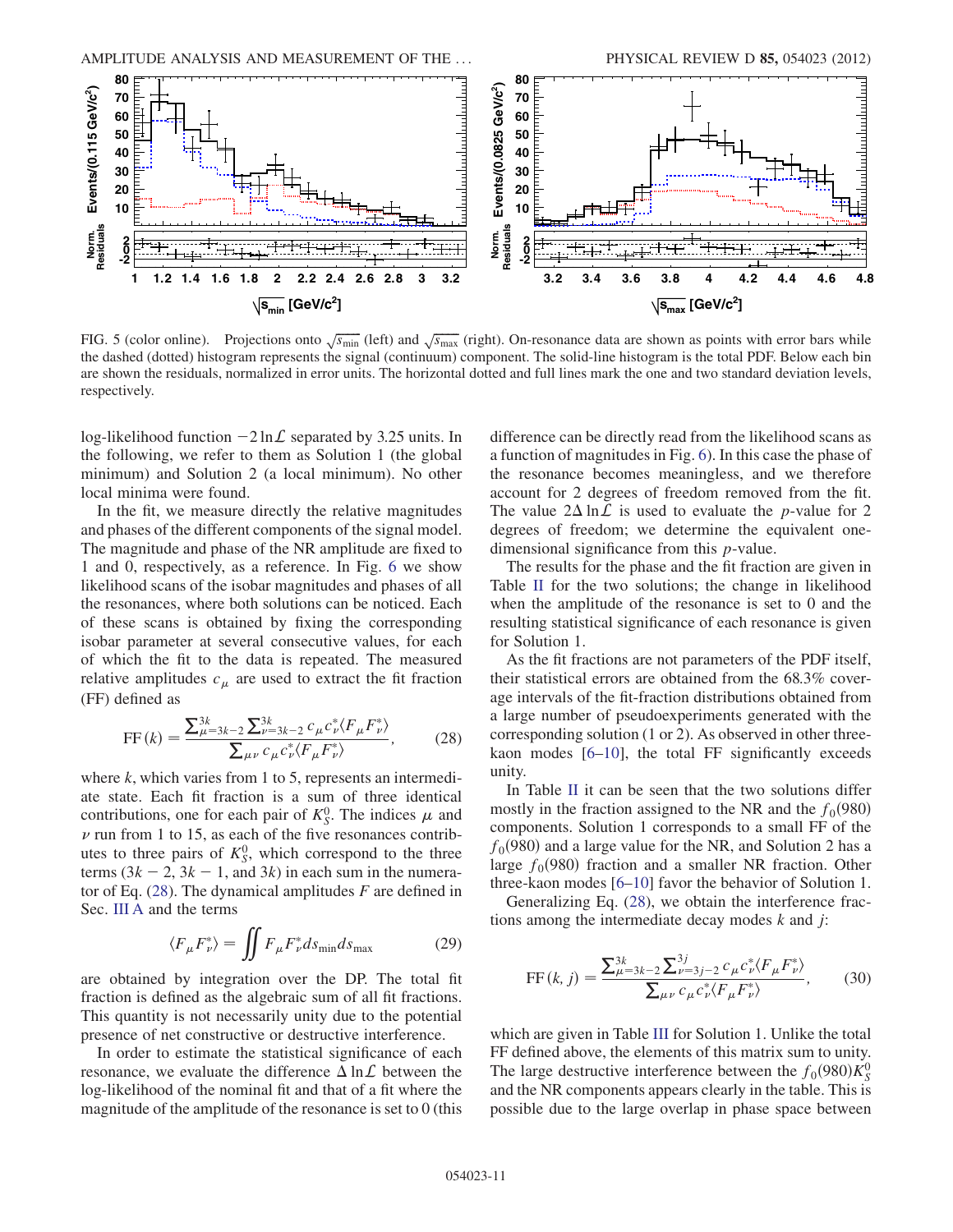<span id="page-11-0"></span>

FIG. 6 (color online). One-dimensional scans of  $-2\Delta \ln \mathcal{L}$  as a function of magnitudes (left) and phases (right) of the resonances  $f_0(980)$ ,  $f_0(1710)$ ,  $f_2(2010)$ , and  $\chi_{c0}$  (top to bottom). The horizontal dashed lines mark the one and two standard deviation levels.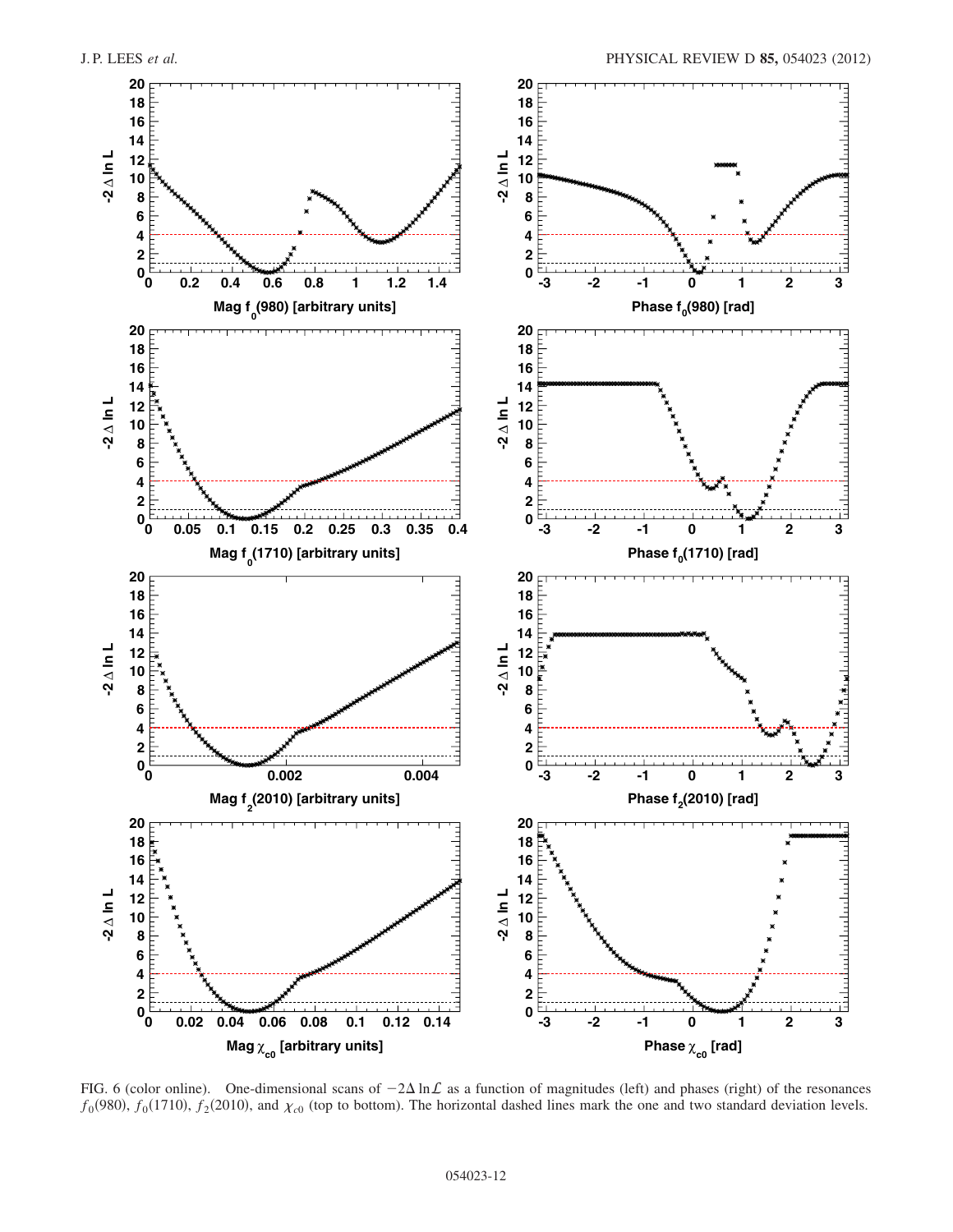<span id="page-12-1"></span>TABLE II. Summary of measurements of the quasi-two-body parameters. The quoted uncertainties are statistical only. The change in the log-likelihood (  $-2\Delta \ln \mathcal{L}$ ) corresponds to the case where the magnitude of the amplitude of the resonance is set to 0. This number is used for the estimation of the statistical significance of each resonance.

| Mode             | Parameter                                                                  | Solution 1                                               | Solution 2                                |
|------------------|----------------------------------------------------------------------------|----------------------------------------------------------|-------------------------------------------|
| $f_0(980)K_s^0$  | FF<br>Phase [rad]<br>$-2\Delta \ln \mathcal{L}$<br>Significance $[\sigma]$ | $0.44^{+0.20}_{-0.19}$<br>$0.09 \pm 0.16$<br>11.7<br>3.0 | $1.03_{-0.17}^{+0.22}$<br>$1.26 \pm 0.17$ |
| $f_0(1710)K_S^0$ | FF<br>Phase [rad]<br>$-2\Delta \ln \mathcal{L}$<br>Significance $[\sigma]$ | $0.07^{+0.07}_{-0.03}$<br>$1.11 \pm 0.23$<br>14.2<br>3.3 | $0.09_{-0.02}^{+0.05}$<br>$0.36 \pm 0.20$ |
| $f_2(2010)K_S^0$ | FF<br>Phase [rad]<br>$-2\Delta \ln \mathcal{L}$<br>Significance $[\sigma]$ | $0.09^{+0.03}_{-0.03}$<br>$2.50 \pm 0.20$<br>14.0<br>3.3 | $0.10 \pm 0.02$<br>$1.58 \pm 0.22$        |
| <b>NR</b>        | FF<br>Phase [rad]<br>$-2\Delta \ln \mathcal{L}$<br>Significance $[\sigma]$ | 2.16 <sup>+0.36</sup><br>0.0<br>68.1<br>8.0              | $1.37^{+0.26}_{-0.21}$<br>0.0             |
| $\chi_{c0}K^0_S$ | FF<br>Phase [rad]<br>$-2\Delta \ln \mathcal{L}$<br>Significance $[\sigma]$ | $0.07^{+0.04}_{-0.02}$<br>$0.63 \pm 0.47$<br>18.5<br>3.9 | $0.07 \pm 0.02$<br>$-0.24 \pm 0.52$       |
|                  | Total FF                                                                   | $2.84^{+0.71}_{-0.66}$                                   | $2.66^{+0.35}_{-0.27}$                    |

the exponential NR term and the broad tail of the  $f_0(980)$ resonance above the KK threshold.

Using the relative fit fractions, we calculate the branching fraction  $B$  for the intermediate mode  $k$  as

$$
FF(k) \times \mathcal{B}(B^0 \to K_S^0 K_S^0 K_S^0), \tag{31}
$$

where  $\mathcal{B}(B^0 \to K_S^0 K_S^0 K_S^0)$  is the total inclusive branching fraction: fraction:

$$
\mathcal{B}(B^0 \to K_S^0 K_S^0 K_S^0) = \frac{N_{\text{sig}}}{\bar{\varepsilon} N_{B\bar{B}}}.
$$
 (32)

We estimate the average efficiency  $\bar{\varepsilon} = 6.6\%$  using a fully reconstructed DP-model MC sample generated with the parameters found in data. The results of the branching fraction measurements are shown in Table [IV.](#page-13-1) As a crosscheck we attempt to compare our measured branching fractions to results from other measurements; however, many of the branching fractions for the decay into kaons of the resonances included in our model are not (or are only poorly) measured (marked as ''seen'' in Ref. [[17](#page-20-14)]). An exception is the charmonium state  $\chi_{c0}$ , for which the measured value is  $\mathcal{B}(\chi_{c0} \to K_S^0 K_S^0) = (3.16 \pm 0.18) \times 10^{-3}$  [17]. We can then use the *RARAR* measurement of  $10^{-3}$  [\[17](#page-20-14)]. We can then use the *BABAR* measurement of  $\mathcal{B}(B^0 \to \chi_{c0} K^0) = (142^{+55}_{-44} \pm 8 \pm 16 \pm 12) \times 10^{-6}$  [\[22\]](#page-20-21)<br>to calculate  $\mathcal{B}(B^0 \to \chi_c (\to K^0 K^0) K^0) = \frac{1}{2} \mathcal{B}(B^0 \to$ to calculate  $\mathcal{B}[B^0 \to \chi_{c0} (\to K_S^0 K_S^0) K_S^0] = \frac{1}{2} \mathcal{B}(B^0 \to \chi_c K^0) \times \mathcal{B}(\chi_c \to K^0 K^0) = (0, 224 + 0.078) \times 10^{-6}$  $\chi_{c0}K^0 \times \mathcal{B}(\chi_{c0} \to K_S^0 K_S^0) = (0.224 \pm 0.078) \times 10^{-6}$ ,<br>which is consistent with our measured branching fracti which is consistent with our measured branching fraction, given in Table [IV.](#page-13-1)

An interesting conclusion from this first amplitude analysis of the  $B^0 \to K_S^0 K_S^0 K_S^0$  decay mode is that we do<br>not need to include a broad scalar  $f_{\rm g}/(1500)$  resonance as not need to include a broad scalar  $f<sub>X</sub>(1500)$  resonance, as has been done in other measurements [[6](#page-20-5)[–10\]](#page-20-8), to describe the data. The peak in the invariant mass between 1.5 and 1.6 GeV/ $c^2$  can be described by the interference between the  $f_0(1710)$  resonance and the nonresonant component. However, minor contributions from the  $f'_2(1525)$  and  $f_2(1500)$  resonances to this structure cannot be excluded  $f<sub>0</sub>(1500)$  resonances to this structure cannot be excluded.

#### F. Systematic uncertainties

<span id="page-12-0"></span>Systematic effects are divided into model and experimental uncertainties. Details on how they have been estimated are given below and the associated numerical values are summarized in Table [V.](#page-13-2)

#### 1. Model uncertainties

We vary the mass, width, and any other parameter of all isobar fit components within their errors, as quoted in Table [I](#page-5-1), and assign the observed differences in our observables as the first part of the model uncertainty (''model'' in Table [V\)](#page-13-2). To estimate the contribution to  $B^0 \to K_S^0 K_S^0 K_S^0$ <br>from resonances that are not included in our signal model from resonances that are not included in our signal model but cannot be excluded statistically, namely, the  $f_0(1370)$ ,  $f_2(1270)$ ,  $f_2'(1525)$ ,  $a_0(1450)$ , and  $f_0(1500)$  resonances,<br>we perform fits to pseudoexperiments that include these we perform fits to pseudoexperiments that include these resonances. The masses and the widths are taken from [[17\]](#page-20-14), except for the  $f_0(1370)$  for which we take the values from [\[23\]](#page-20-22). We generate pseudoexperiments with the additional

<span id="page-12-2"></span>TABLE III. The interference fractions  $FF(k, j)$  among the intermediate decay amplitudes for Solution 1. Note that the diagonal elements are those defined in Eq. ([28](#page-10-1)) and detailed in Table [II.](#page-12-1) The lower diagonal elements are omitted since the matrix is symmetric.

|                                                                                   | $f_0(980)K_S^0$ | $f_0(1710)K_S^0$ | $f_2(2010)K_s^0$           | NR                                 | $\chi_{c0}K_S^0$                               |
|-----------------------------------------------------------------------------------|-----------------|------------------|----------------------------|------------------------------------|------------------------------------------------|
| $f_0(980)K_S^0$<br>$f_0(1710)K_S^0$<br>$f_2(2010)K_S^0$<br>NR<br>$\chi_{c0}K^0_S$ | 0.44            | 0.07<br>0.07     | $-0.02$<br>$-0.01$<br>0.09 | $-0.80$<br>$-0.17$<br>0.02<br>2.16 | 0.01<br>$-0.0003$<br>0.0002<br>$-0.02$<br>0.07 |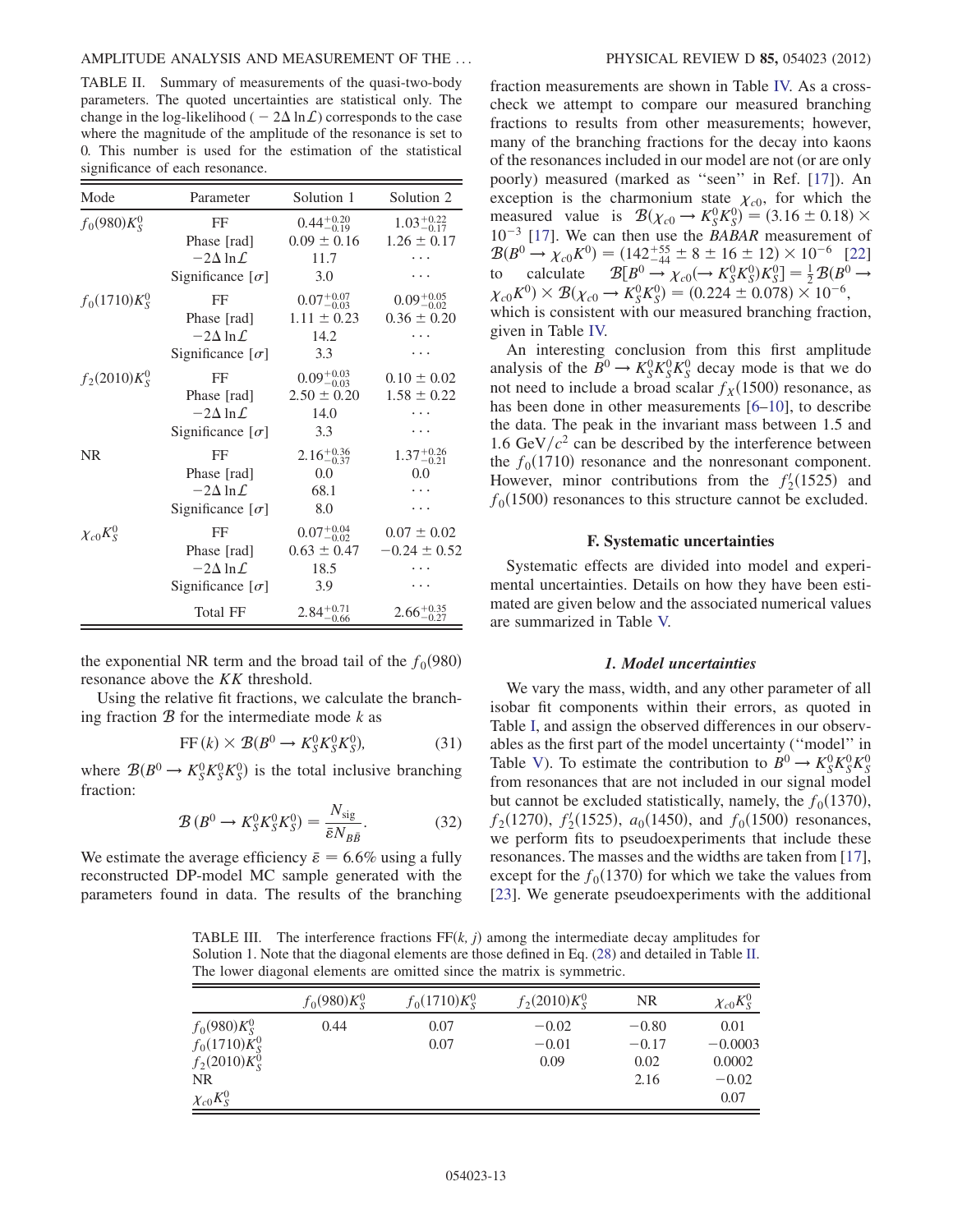<span id="page-13-1"></span>TABLE IV. Summary of measurements of branching fractions (B). The quoted numbers are obtained by multiplying the corresponding fit fraction from Solution 1 by the measured inclusive  $B^0 \to K_S^0 K_S^0 K_S^0$  branching fraction. The first uncer-<br>tainty is statistical the second is systematic, and the third tainty is statistical, the second is systematic, and the third represents the signal DP-model dependence.

| Mode                                                   | $\mathcal{B}$ [ $\times$ 10 <sup>-6</sup> ] |
|--------------------------------------------------------|---------------------------------------------|
| Inclusive $B^0 \to K_S^0 K_S^0 K_S^0$                  | $6.19 \pm 0.48 \pm 0.15 \pm 0.12$           |
| $f_0(980)K_S^0$ , $f_0(980) \rightarrow K_S^0 K_S^0$   | $2.7^{+1.3}_{-1.2} \pm 0.4 \pm 1.2$         |
| $f_0(1710)K_S^0$ , $f_0(1710) \rightarrow K_S^0 K_S^0$ | $0.50^{+0.46}_{-0.24} \pm 0.04 \pm 0.10$    |
| $f_2(2010)K_S^0$ , $f_2(2010) \rightarrow K_S^0 K_S^0$ | $0.54^{+0.21}_{-0.20} \pm 0.03 \pm 0.52$    |
| NR, $K_S^0 K_S^0 K_S^0$                                | $13.3^{+2.2}_{-2.3} \pm 0.6 \pm 2.1$        |
| $\chi_{c0}K_S^0$ , $\chi_{c0} \rightarrow K_S^0 K_S^0$ | $0.46^{+0.25}_{-0.17} \pm 0.02 \pm 0.21$    |

resonances, where the isobar magnitudes and phases have been determined in fits to data, and fit these data sets with the nominal model. We assign the induced shift in the observables as a second part of the model uncertainty.

# 2. Experimental systematic uncertainties

To validate the analysis procedure, we perform fits on a large number of pseudoexperiments generated with the measured yields of signal events and continuum background. The signal events are taken from fully reconstructed MC that has been generated with the fit result to data. We observe small biases in the isobar magnitudes and phases. We correct for these biases by shifting the values of the parameters and assign to this procedure a systematic uncertainty, which corresponds to half the correction combined in quadrature with its error. This uncertainty accounts also for correlations between the signal variables, wrongly reconstructed events, and effects due to the limited sample size (''fit bias'' in Table [V](#page-13-2)).

From MC we estimate that there are six B background events in our data sample. To determine the bias introduced by these events, we add  $B$  background events from MC to our data sample, and fit it with the nominal model. We then assign the observed differences in the observables as a systematic uncertainty ("B background" in Table [V\)](#page-13-2). We assign a systematic uncertainty for all fixed PDF parameters by varying them within their uncertainties according to the covariance matrix.

We vary the histogram PDFs, i.e., the SDP PDF for continuum and the NN PDF for signal (''discriminating variables" in Table [V\)](#page-13-2). The  $m_{ES}$  dependence of the SDP PDF for continuum was found to be negligible. We account for differences between simulation and data observed in the control sample  $B^0 \to J/\psi K_S^0$  ("MC data" in Table [V\)](#page-13-2).<br>These differences were estimated by propagating the dif-These differences were estimated by propagating the differences, in the control sample, between backgroundsubtracted data and signal MC, into the fit PDFs.

For the branching fraction measurement, we assign a systematic uncertainty due to the error on the calculation of  $N_{B\bar{B}}$  (" $N_{B\bar{B}}$ " in Table [V](#page-13-2)) and to the  $K_S^0$  reconstruction efficiency. We correct the  $K_S^0$  reconstruction efficiency by the difference between the efficiency found in a dedicated  $K_S^0$  data sample and that found in simulation. We assign the uncertainty on the correction as a systematic error (" $K_S^0$ reconstruction'' in Table [V](#page-13-2)).

# IV. TIME-DEPENDENT ANALYSIS

<span id="page-13-0"></span>In Sec. [IVA](#page-13-3) we describe the proper-time distribution used to extract the time-dependent CP asymmetries. In Sec. [IV B](#page-14-1) we explain the selection requirements used to obtain the signal candidates and suppress backgrounds. In Sec. [IV C](#page-15-0) we describe the fit method and the approach used to account for experimental effects. In Sec. [IV D](#page-15-1) we present the results of the fit, and finally, in Sec. [IV E](#page-17-0) we discuss systematic uncertainties in the results.

#### A. Proper-time distribution

<span id="page-13-3"></span>The time-dependent CP asymmetries are functions of the proper-time difference  $\Delta t = t_{CP} - t_{tag}$  between a fully reconstructed  $B^0 \to K_S^0 K_S^0 K_S^0$  decay  $(B_{CP})$  and the other B<br>meson decay in the event  $(B_+)$  which is partially reconmeson decay in the event  $(B<sub>tag</sub>)$ , which is partially reconstructed. The observed decay rate is the physical decay rate modified to include tagging imperfections, namely,  $\langle D \rangle_c$ 

<span id="page-13-2"></span>TABLE V. Summary of systematic uncertainties. The model uncertainty is dominated by the variation of the line shapes due to the contribution of the poorly measured  $f_2(2010)$ .

| Parameter<br>$\mathcal{B}(B^0 \to K_S^0 K_S^0 K_S^0)[10^{-6}]$ | Fit bias<br>0.011 | 0.030 | B background Discriminating variables MC data<br>0.053 | 0.015 | $N_{B\bar{B}}$<br>0.067 | $K_{\rm S}^0$ reconstruction<br>0.111 | Sum<br>0.145 | Model<br>0.120 |
|----------------------------------------------------------------|-------------------|-------|--------------------------------------------------------|-------|-------------------------|---------------------------------------|--------------|----------------|
| FF $f_0(980)$                                                  | 0.013             | 0.056 | 0.006                                                  | 0.001 | $\cdots$                | $\cdots$                              | 0.058        | 0.190          |
| FF $f_0(1710)$                                                 | 0.007             | 0.001 | 0.001                                                  | 0.001 | $\cdots$                | $\cdots$                              | 0.007        | 0.016          |
| FF $f_2(2010)$                                                 | 0.005             | 0.001 | 0.003                                                  | 0.001 | $\cdots$                | $\cdots$                              | 0.006        | 0.084          |
| FF NR                                                          | 0.024             | 0.083 | 0.023                                                  | 0.001 | $\cdots$                | $\cdots$                              | 0.090        | 0.344          |
| $FF \chi_{c0}$                                                 | 0.002             | 0.000 | 0.001                                                  | 0.000 | $\cdots$                | $\cdots$                              | 0.002        | 0.034          |
| Phase [rad] $f_0(980)$                                         | 0.008             | 0.018 | 0.014                                                  | 0.000 | $\cdots$                | $\cdots$                              | 0.024        | 0.177          |
| Phase [rad] $f_0(1710)$                                        | 0.011             | 0.020 | 0.001                                                  | 0.003 | $\cdots$                | $\cdots$                              | 0.023        | 0.185          |
| Phase [rad] $f_2(2010)$                                        | 0.044             | 0.014 | 0.004                                                  | 0.002 | $\cdots$                | $\cdots$                              | 0.046        | 0.684          |
| Phase [rad] $\chi_{c0}$                                        | 0.039             | 0.011 | 0.010                                                  | 0.007 | $\cdots$                | $\cdots$                              | 0.042        | 0.498          |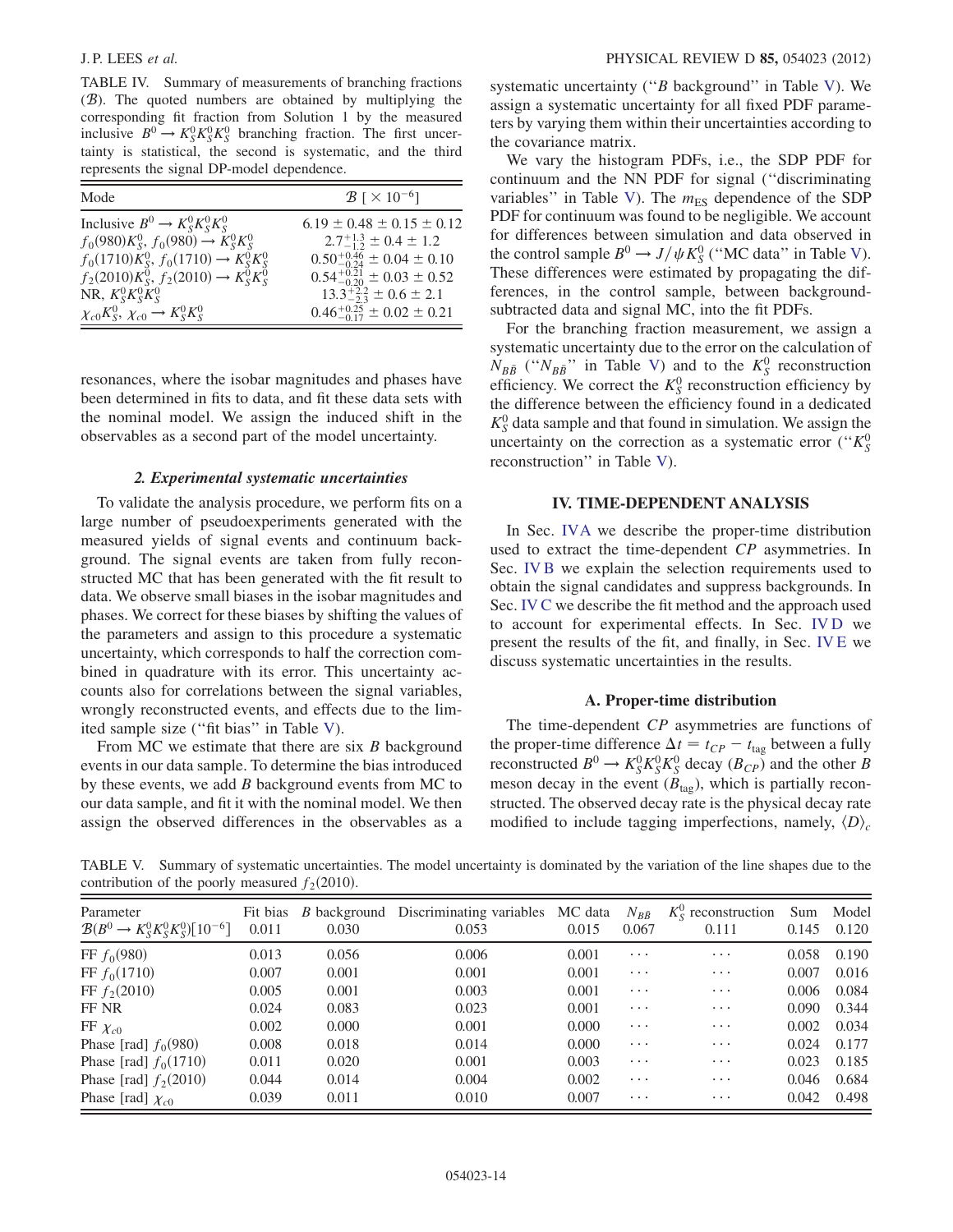and  $\Delta D_c$ ; the former is the rate of correctly assigning the flavor of the B meson, averaged over  $B^0$  and  $\bar{B}^0$ , and the latter is the difference between  $D_c$  for  $B^0$  and  $\bar{B}^0$ . The index c denotes different quality categories of the tag-flavor

assignment. Furthermore the decay rate is convolved with the per-event  $\Delta t$  resolution  $\mathcal{R}_{\text{sig}}(\Delta t, \sigma_{\Delta t})$ , which is described by the sum of three Gaussians and depends on  $\Delta t$ and its error  $\sigma_{\Delta t}$ . For an event i with tag flavor  $q_{\text{tag}}$ , one has

<span id="page-14-0"></span>
$$
\mathcal{P}_{\text{sig}}^{i}(\Delta t, \sigma_{\Delta t}; q_{\text{tag}}, c) = \frac{e^{-|\Delta t| / \tau_{B^0}}}{4 \tau_{B^0}} \left\{ 1 + q_{\text{tag}} \frac{\Delta D_c}{2} + q_{\text{tag}} \langle D \rangle_c [\mathcal{S} \sin(\Delta m_d \Delta t) - \mathcal{C} \cos(\Delta m_d \Delta t)] \right\} \otimes \mathcal{R}_{\text{sig}}(\Delta t, \sigma_{\Delta t}), \quad (33)
$$

where  $q_{\text{tag}}$  is defined to be +1 ( - 1) for  $B_{\text{tag}} = B^0$  ( $B_{\text{tag}} =$  $\bar{B}^0$ ),  $\tau_{B^0}$  is the mean  $B^0$  lifetime, and  $\Delta m_d$  is the mixing frequency [[17](#page-20-14)]. The widths of the  $B^0$  and the  $\bar{B}^0$  are assumed to be the same.

# B. Event selection and backgrounds

<span id="page-14-1"></span>We reconstruct  $B^0 \to K_S^0 K_S^0 K_S^0$  candidates either from<br>see  $K^0 \to \pi^+ \pi^-$  candidates or from two  $K^0 \to \pi^+ \pi^$ three  $K_S^0 \to \pi^+ \pi^-$  candidates or from two  $K_S^0 \to \pi^+ \pi^-$ <br>and one  $K^0 \to \pi^0 \pi^0$  where the  $\pi^0$  candidates are formed and one  $K_S^0 \to \pi^0 \pi^0$ , where the  $\pi^0$  candidates are formed<br>from pairs of photons. The vertex fit requirements are the from pairs of photons. The vertex fit requirements are the same as in the amplitude analysis, and also the requirement that the charged pions of at least one of the  $K_S^0$  have hits in the two inner layers of the vertex tracker. The  $K_S^0$  candidates in the  $B^0 \to 3K_S^0(\pi^+\pi^-)$  submode must have mass<br>within 12 MeV/ $c^2$  of the nominal  $K^0$  mass [17] and decay within 12 MeV/ $c^2$  of the nominal  $K^0$  mass [\[17\]](#page-20-14) and decay length with respect to the B vertex between 0.2 and 40 cm. In addition, combinatorial background is suppressed in both submodes by imposing that the angle between the momentum vector of each  $K_S^0(\pi^+\pi^-)$  candidate and the vector connecting the beamspot and the  $K^0(\pi^+\pi^-)$  vertex vector connecting the beamspot and the  $K_5^0(\pi^+\pi^-)$  vertex<br>is smaller than 0.2 radians. Each  $K^0$  decaying to charged is smaller than 0.2 radians. Each  $K_S^0$  decaying to charged pions in the  $B^0 \to 2K_S^0(\pi^+\pi^-)K_S^0(\pi^0\pi^0)$  submode is re-<br>quired to have decay length between 0.15 and 60 cm and quired to have decay length between 0.15 and 60 cm and  $\pi^{+}\pi^{-}$  invariant mass less than 11 MeV from the world average  $K_S^0$  mass [\[17\]](#page-20-14). The  $K_S^0$  decaying to neutral pions in the  $B^0 \to 2K_S^0(\pi^+\pi^-)K_S^0(\pi^0\pi^0)$  submode must have  $\pi^0\pi^0$  invariant mass between 0.48 and 0.52 GeV/ $c^2$  $\pi^0 \pi^0$  invariant mass between 0.48 and 0.52 GeV/ $c^2$ . Additionally, the neutral pions are selected if they have  $\gamma\gamma$  invariant mass between 0.100 and 0.141 GeV/ $c^2$  and if the photons have energies greater than 50 MeV in the laboratory frame and a lateral energy deposition profile in the electromagnetic calorimeter consistent with that expected for an electromagnetic shower (lateral moment [\[24\]](#page-20-23) less than 0.55). The fact that we do not model any PDF using sideband data allows a loose requirement on  $m_{ES}$  and  $\Delta E$  in the time-dependent analysis, namely,  $5.22 < m_{ES}$ 5.29 GeV/ $c^2$  and  $-0.18 < \Delta E < 0.12$  GeV. In case of multiple candidates passing the selection, we proceed in the same way as in the amplitude analysis. We use the same NN as in the amplitude analysis to suppress continuum background.

With the above selection criteria, we obtain signal reconstruction efficiencies of 6.7% and 3.1% for the  $B^0 \rightarrow$  $3K_S^0(\pi^+\pi^-)$  and  $B^0 \to 2K_S^0(\pi^+\pi^-)K_S^0(\pi^0\pi^0)$  submodes,<br>respectively. These efficiencies are determined from a DPrespectively. These efficiencies are determined from a DPmodel MC sample generated using the results of the amplitude analysis. We estimate from MC that 2.1% of the selected signal events are misreconstructed for  $B^0 \rightarrow$  $3K_5^0(\pi^+\pi^-)$ , while the figure is 2.4% in  $B^0 \rightarrow 2K^0(\pi^+\pi^-)K^0(\pi^0\pi^0)$  and we do not treat these events  $2K_S^0(\pi^+\pi^-)K_S^0(\pi^0\pi^0)$ , and we do not treat these events<br>differently from correctly reconstructed events. Because of differently from correctly reconstructed events. Because of the looser requirements, there are more background events from B decays than in the amplitude analysis, in particular, in the  $B^0 \to 2K_S^0(\pi^+\pi^-)K_S^0(\pi^0\pi^0)$  submode. These back-<br>orounds are included in the fit model and are summarized grounds are included in the fit model and are summarized

<span id="page-14-2"></span>TABLE VI. Summary of B background modes included in the fit model of the time-dependent analysis. The expected number of events takes into account the branching fractions  $(B)$  and efficiencies. In case there is no measurement, the branching fraction of an isospin-related channel is used. All the fixed yields are varied by  $\pm 100\%$  for systematic uncertainties.

| Submode                                       | Background mode                                        | Varied         | $\mathcal{B}$ [ $\times$ 10 <sup>-6</sup> ] | Number of events |  |
|-----------------------------------------------|--------------------------------------------------------|----------------|---------------------------------------------|------------------|--|
| $B^0 \rightarrow 3K_{\rm s}^0(\pi^+\pi^-)$    |                                                        | No             | 2.4                                         | 0.71             |  |
|                                               | $K_S^0 K_S^0 K_L^0$<br>$K_S^0 K_S^0 K^{*0}$            | N <sub>0</sub> | 27.5                                        | 9.55             |  |
|                                               | $K_S^0 K_S^0 K^+$                                      | N <sub>0</sub> | 11.5                                        | 4.27             |  |
|                                               | $B^0 \rightarrow$ {neutral generic decays}             | Yes            | Not applicable                              | 21.7             |  |
|                                               | $B^+ \rightarrow \{charged\, generic\, decays\}$       | Yes            | Not applicable                              | 15.5             |  |
| $B^0 \to 2K_S^0(\pi^+\pi^-)K_S^0(\pi^0\pi^0)$ | $K_S^0K_S^0K_L^0$                                      | N <sub>0</sub> | 2.4                                         | 0.67             |  |
|                                               | $K_{S}^{\stackrel{.}{0}}K_{S}^{\stackrel{.}{0}}K^{*0}$ | N <sub>0</sub> | 27.5                                        | 5.3              |  |
|                                               | $K_S^0 K_I^0 K^{*0}$                                   | N <sub>0</sub> | 27.5                                        | 0.3              |  |
|                                               |                                                        | N <sub>0</sub> | 11.5                                        | 2.9              |  |
|                                               | $K^0_SK^0_SK^+\\ K^0_SK^0K^0$                          | N <sub>0</sub> | 27.5                                        | 7.2              |  |
|                                               | $B^0 \rightarrow$ {neutral generic decays}             | Yes            | Not applicable                              | 73.6             |  |
|                                               | $B^+ \rightarrow \{charged\, generic\, decays\}$       | Yes.           | Not applicable                              | 73.8             |  |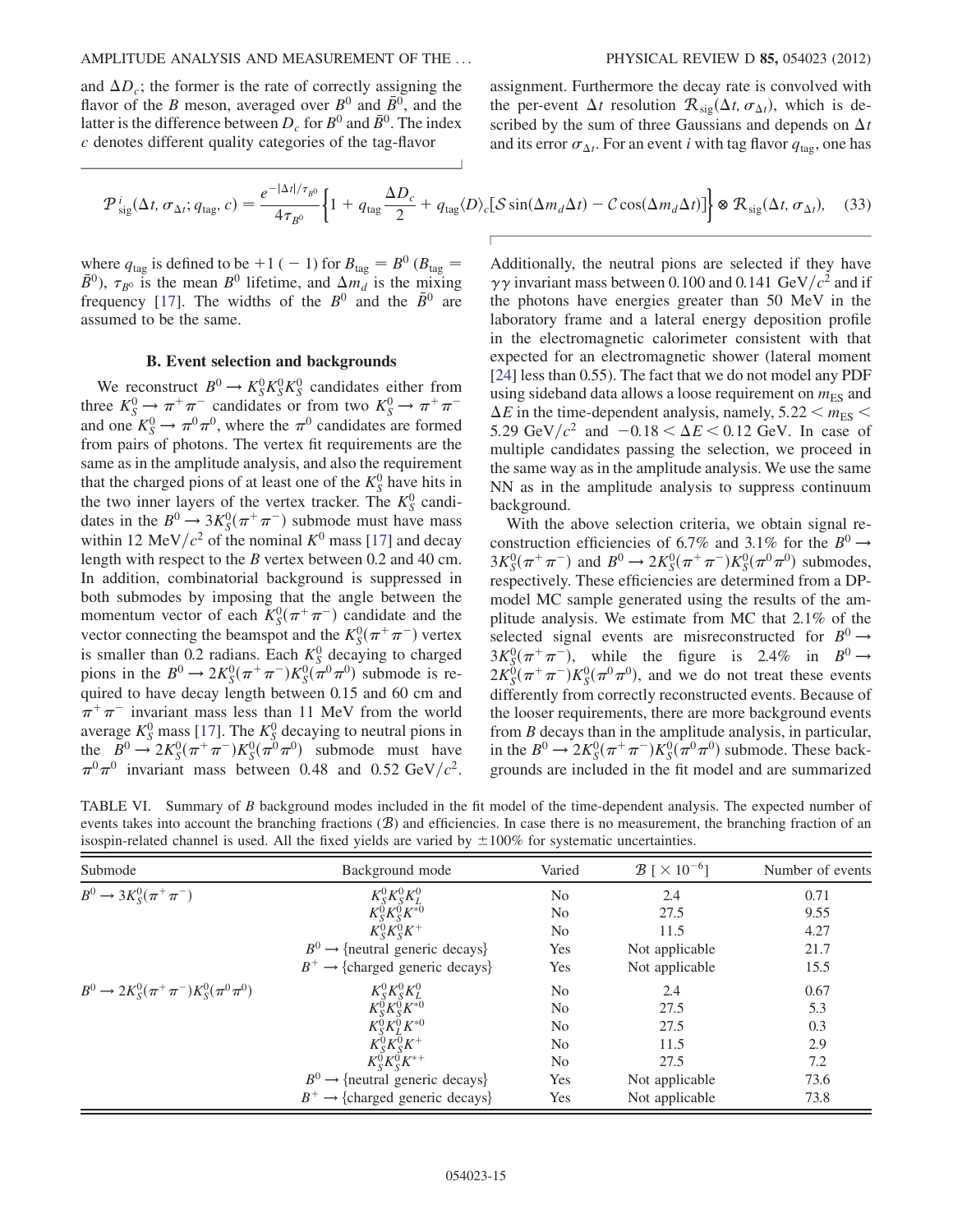in Table [VI](#page-14-2). As the analysis is phase-space integrated, we cannot model the  $\chi_{c0}$  resonance separately, and its contribution to the CP asymmetries could cloud deviations in the charmless contributions. We therefore apply a veto around the invariant mass of this charmonium state.

### C. The maximum-likelihood fit

<span id="page-15-0"></span>We perform an unbinned extended maximum-likelihood fit to extract the  $B^0 \to K_S^0 K_S^0 K_S^0$  event yields along with the  $S$  and  $C$  parameters of the time-dependent analysis  $S$  and  $C$  parameters of the time-dependent analysis.

The fit uses as variables  $m_{ES}$ ,  $\Delta E$ , the NN output,  $\Delta t$ , and  $\sigma_{\Delta t}$ . The selected on-resonance data sample is assumed to consist of signal, continuum background, and backgrounds from B decays. Wrongly reconstructed signal events are not considered separately. The likelihood function  $\mathcal{L}_i$  for event *i* is the sum

$$
\mathcal{L}_i = \sum_j N_j \mathcal{P}_j^i (m_{\text{ES}}, \Delta E, \Delta t, \sigma_{\Delta t}, \text{NN}; q_{\text{tag}}, c, p), \quad (34)
$$

where  $j$  stands for the species (signal, continuum background, one for each B background category) and  $N_i$  is the corresponding yield;  $q_{\text{tag}}$ , c, and p are the tag flavor, the tagging category, and the physics category, respectively.

To determine  $q_{\text{tag}}$  and c we use the B flavor-tagging algorithm of Ref. [\[25](#page-20-24)]. This algorithm combines several different signatures, such as charges, momenta, and decay angles of charged particles in the event to achieve optimal separation between the two  $B$  flavors. This produces six mutually exclusive tagging categories. We also retain untagged events in a seventh category; although these events do not contribute to the measurement of the timedependent CP asymmetry, they do provide additional sen-sitivity for the measurement of direct CP violation [[26](#page-20-25)].

The two physics categories correspond to  $B^0 \rightarrow$  $3K_0^0(\pi^+\pi^-)$  and  $B^0 \to 2K_0^0(\pi^+\pi^-)K_0^0(\pi^0\pi^0)$  decays.<br>The PDF for species *i* evaluated for event *i* is given by The PDF for species  $j$  evaluated for event  $i$  is given by the product of individual PDFs:

$$
\mathcal{P}_{j}^{i}(m_{\text{ES}}, \Delta E, \Delta t, \sigma_{\Delta t}, \text{NN}; q_{\text{tag}}, c, p) \n= \mathcal{P}_{j}^{i}(m_{\text{ES}}; p) \mathcal{P}_{j}^{i}(\Delta E; p) \mathcal{P}_{j}^{i}(\text{NN}; c, p) \mathcal{P}_{j}^{i}(\Delta t, \sigma_{\Delta t}; q_{\text{tag}}, c, p).
$$
\n(35)

To take into account the different reconstruction of the two submodes, we use separate PDFs for the two physics categories. Separate NN and  $\Delta t$  PDFs are included for each tagging category within each physics category. The separate  $\Delta t$  PDFs for the two physics categories allow us to fit the  $S$  and  $C$  parameters either separately for the two submodes, or together. The total likelihood is given by

$$
\mathcal{L} = \exp\left(-\sum_{j} N_{j}\right) \prod_{i} \mathcal{L}_{i}.
$$
 (36)

# 1.  $\Delta t$  PDFs

The signal PDF for  $\Delta t$  is given in Eq. ([33](#page-14-0)). Parameters that depend solely on the tag side of the events (namely,  $\langle D \rangle_c$  and  $\Delta D_c$ ) are taken from the analysis of  $B \to c\bar{c}K^{(*)}$ decays [[27](#page-20-26)]. On the other hand, parameters that depend on the signal-side reconstruction, due to the absence of direct tracks from the B decay, cannot be taken from modes that include such direct tracks. This is the case for the parameters that describe the resolution function, which are found in a fit to simulated events. A systematic uncertainty for data-MC differences is assigned using the control sample  $B^0 \rightarrow J/\psi K_S^0$ , as explained in Sec. [IV E](#page-17-0).<br>For continuum events we use a zero-life

For continuum events we use a zero-lifetime component. This parametrization is convolved with the same resolution function as for signal, with different parameters that are varied in the fit to data. The parameters of this PDF are not separated in the tagging categories. The small contribution from  $e^+e^- \rightarrow c\bar{c}$  events is well described by the tails of the resolution function. For B background events we use the signal PDF, with resolution parameters from the BABAR  $B \to c\bar{c}K^{(*)}$  analysis [[27](#page-20-26)]. The parameters S and C are set to zero and varied to assign a systematic uncertainty.

#### 2. Description of the other variables

The  $m_{ES}$  and  $\Delta E$  distributions of signal events are parametrized by an asymmetric Gaussian with power-law tails, as given in Eq. [\(24\)](#page-7-1), and, for  $m_{ES}$ , a small additional component, parametrized by an ARGUS shape function [\[20\]](#page-20-19), to correctly describe misreconstructed events. The means in these two PDFs for  $B^0 \to 3K_S^0(\pi^+\pi^-)$  events are<br>allowed to vary in the fit to data, and the other parameters allowed to vary in the fit to data, and the other parameters are taken from MC simulation. For the NN distributions of signal we use histogram PDFs taken from MC simulation for each physics and tagging category. The  $m_{ES}$ ,  $\Delta E$ , and NN PDFs for continuum events are parametrized by an ARGUS shape function, a straight line, and the sum of power functions from Eq. ([25\)](#page-7-2), respectively. All continuum parameters, except for  $c_2$  and  $c_3$  of the NN PDF, are allowed to vary in the fit. All the fixed parameters are varied, within the uncertainties found in a fit to sideband data, to estimate systematic errors.

All the B background PDFs are described by fixed histograms taken from MC simulation.

#### D. Results

The maximum-likelihood fit of 3261 candidates in the  $B^0 \rightarrow 3K_5^0(\pi^+\pi^-)$  submode and 7209 candidates in the  $B^0 \rightarrow 2K_5^0(\pi^+\pi^-)K_5^0(\pi^0\pi^0)$  submode results in the event  $B^0 \to 2K_S^0(\pi^+\pi^-)K_S^0(\pi^0\pi^0)$  submode results in the event<br>vields detailed in Table VII yields detailed in Table [VII](#page-16-0).

<span id="page-15-1"></span>The fit result for the time-dependent CP-violation parameters  $S$  and  $C$  is

$$
S = -0.94^{+0.24}_{-0.21}, \qquad C = -0.17 \pm 0.18,
$$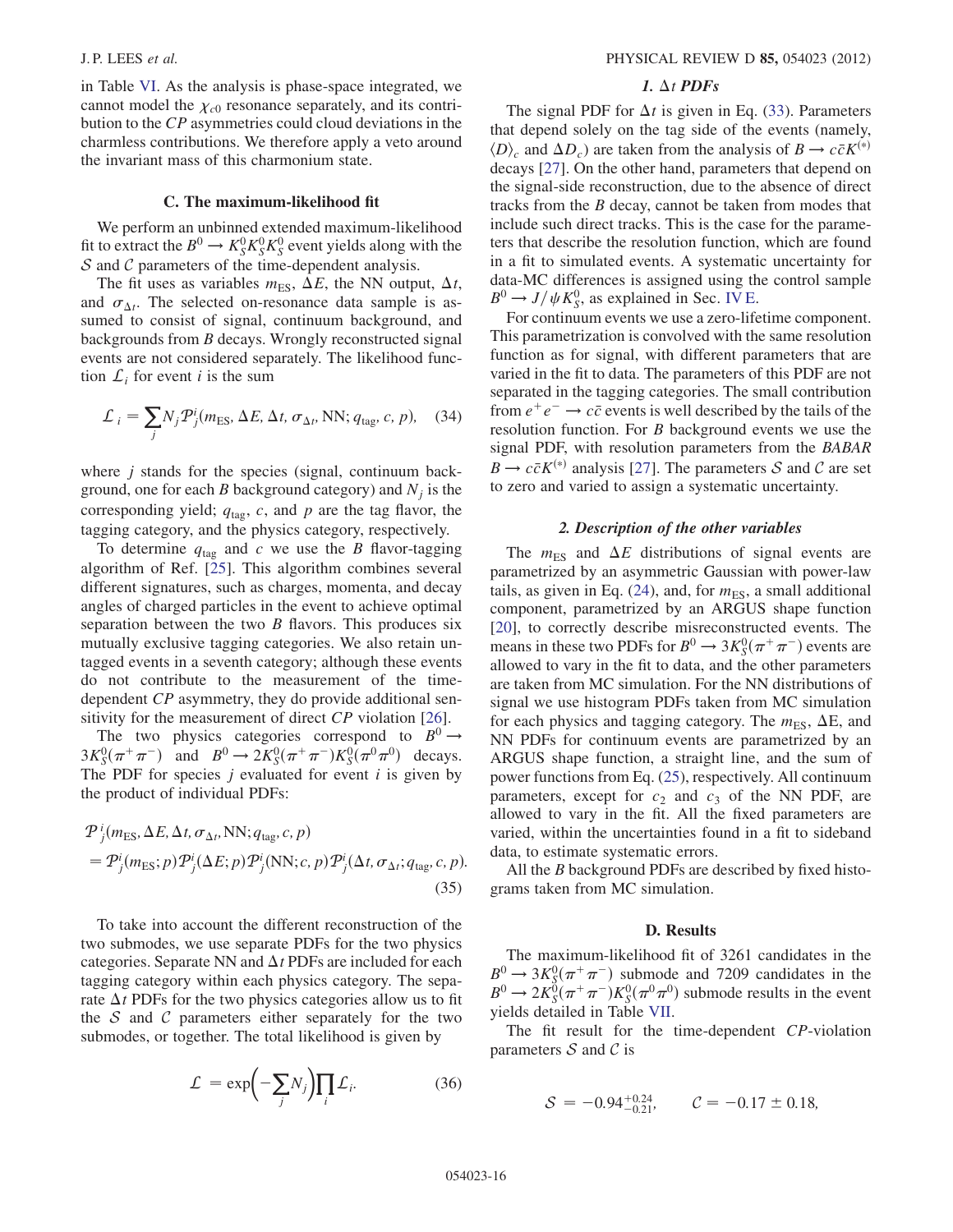<span id="page-16-0"></span>TABLE VII. Event yields for the different event species, resulting from the maximum-likelihood fit for the time-dependent analysis. " $B^+B^-$  ( $B^0\bar{B}^0$ ) background" represents background from charged (neutral) B decays. Quoted uncertainties are statistical only.

| <b>Species</b>            | $3K_{\rm s}^0(\pi^+\pi^-)$ | $2K_S^0(\pi^+\pi^-)K_S^0(\pi^0\pi^0)$ |
|---------------------------|----------------------------|---------------------------------------|
| Signal                    | $201^{+16}_{-15}$          | $62^{+13}_{-12}$                      |
| Continuum                 | $3086^{+56}_{-54}$         | $7086^{+85}_{-83}$                    |
| $B^+B^-$ background       | $-54^{+29}_{-24}$          | $45^{+34}_{-30}$                      |
| $B^0\bar{B}^0$ background | $9^{+31}_{-30}$            | $4^{+38}_{-29}$                       |
|                           |                            |                                       |

where the uncertainties are statistical only. The correlation between S and C is  $-0.16$ . We use the fit result to create  $s<sub>s</sub>Plots$  of the signal distributions of  $\Delta t$ , the timedependent asymmetry, and the discriminating variables. Figure [7](#page-16-1) shows the  $\Delta t$  sPlots for the combined fit result and for the individual submodes. Figure [8](#page-17-1) shows the signal distributions and Fig. [9](#page-18-0) the continuum background distributions of the discriminating variables. The distributions shown in these three figures illustrate the good agreement between the data and the fit model.

We scan the statistical-only likelihood of the  $S$  parameter for both submodes and for the combined fit. The result, on the left-hand side of Fig. [10,](#page-19-1) shows a sizable difference between the  $S$  values for the two submodes; the level of

<span id="page-16-1"></span>

FIG. 7 (color online). Signal  $_5$ Plots (points with error bars) and PDFs (histograms) of  $\Delta t$  (left) and the derived asymmetry (right) for the  $B^0 \to 3K_5^0(\pi^+\pi^-)$  submode (top), the  $B^0 \to 2K_5^0(\pi^+\pi^-)K_5^0(\pi^0\pi^0)$  submode (middle), and the combined fit (bottom). In the  $\Delta t$ <br>distributions on the left-hand side, points marked with  $\times$  and solid lines c distributions on the left-hand side, points marked with  $\times$  and solid lines correspond to decays where  $B_{\text{tag}}$  is a  $B^0$  meson; points marked with  $\circ$  and dashed lines correspond to decays where  $B_{\text{tag}}$  is a  $\bar{B}^0$  meson. Points of the asymmetry  $sPlots$  that are outside the range of a figure are marked by arrows.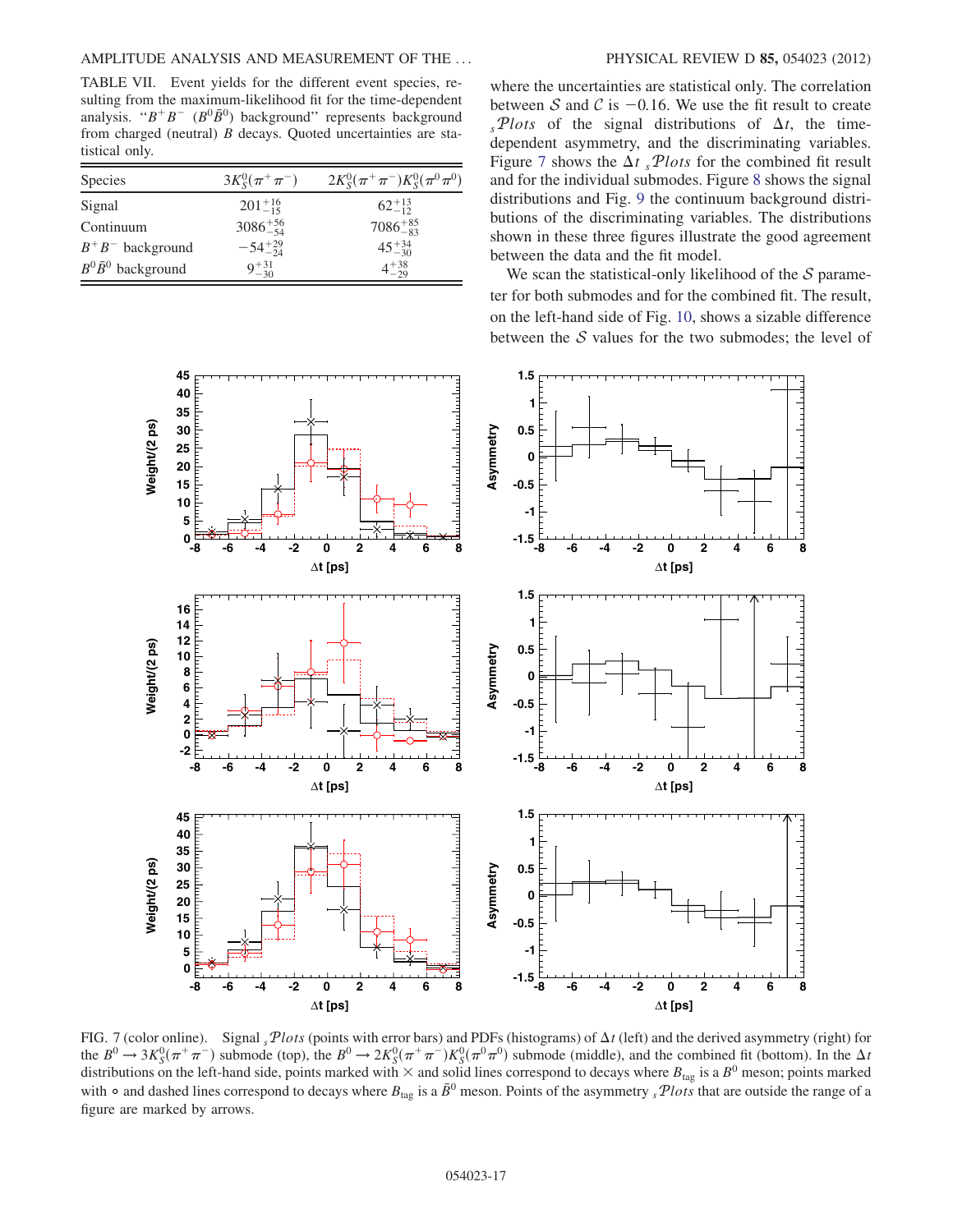<span id="page-17-1"></span>

FIG. 8 (color online). Signal  $sPlots$  (points with error bars) and PDFs (histograms) of the discriminating variables:  $m_{ES}$  (top),  $\Delta E$ (middle), and the NN output (bottom) for the  $B^0 \to 3K_5^0(\pi^+\pi^-)$  submode (left) and for the  $B^0 \to 2K_5^0(\pi^+\pi^-)K_5^0(\pi^0\pi^0)$  submode<br>(right). Below each bin are shown the residuals normalized in error units. The hori (right). Below each bin are shown the residuals, normalized in error units. The horizontal dotted and full lines mark the one and two standard deviation levels, respectively.

consistency, conservatively estimated from the sum of the two individual likelihood scans, is approximately  $2.6\sigma$  (a p-value of 1.0% with 2 degrees of freedom). This value is obtained including only the dominant statistical uncertainty and neglecting the small correlation between the  $CP$ -violation parameters. The results obtained when  $S$ and  $C$  are allowed to vary individually for each of the submodes are  $S = -1.42^{+0.27}_{-0.24}$ ,  $C = -0.14^{+0.17}_{-0.17}$  for  $B^0 \rightarrow 3K_S^0(\pi^+\pi^-)$  and  $S = 0.40^{+0.56}_{-0.57}$ ,  $C = 0.19^{+0.42}_{-0.43}$  for  $B^0 \rightarrow 2K_S^0(\pi^+\pi^-)K_S^0(\pi^0\pi^0)$ . In both cases the quoted uncertainties are sta ties are statistical only.

As there is some correlation between the S and C parameters, we perform a two-dimensional statistical likelihood scan of the combined likelihood, which is then convolved by the systematic uncertainties on  $S$  and  $C$ (systematic uncertainties are discussed in Sec. [IV E](#page-17-0)). The result is shown on the right-hand side of Fig. [10.](#page-19-1) We find that CP conservation is excluded at 3.8 standard deviations, and thus, for the first time, we measure an evidence of CP violation in  $B^0 \to K_S^0 K_S^0 K_S^0$  decays. The difference between our result and that from  $B^0 \to c\bar{\sigma} K^{(*)}$  is difference between our result and that from  $B^0 \to c\bar{c}K^{(*)}$  is less than 2 standard deviations. The scan also shows that the result is close to the physical boundary, given by the constraint  $S^2 + C^2 \leq 1$ .

# E. Systematic uncertainties

<span id="page-17-0"></span>The systematic uncertainties are summarized in Table [VIII](#page-19-2). The "MC<sub>stat</sub>" uncertainty accounts for the limited size of the simulated data samples used to create the PDFs. The " $B_{\text{reco}}$ " uncertainty propagates the experimental uncertainty in the measurement of tag-side-related quantities taken from [\[27](#page-20-26)] to our measurement. The " $B$ background'' contribution results from the uncertainty in the CP content and the branching fractions of fixed yields in the model of background from  $B$  decays. The dominant "MC data:  $\Delta t$ " systematic uncertainty is due to possible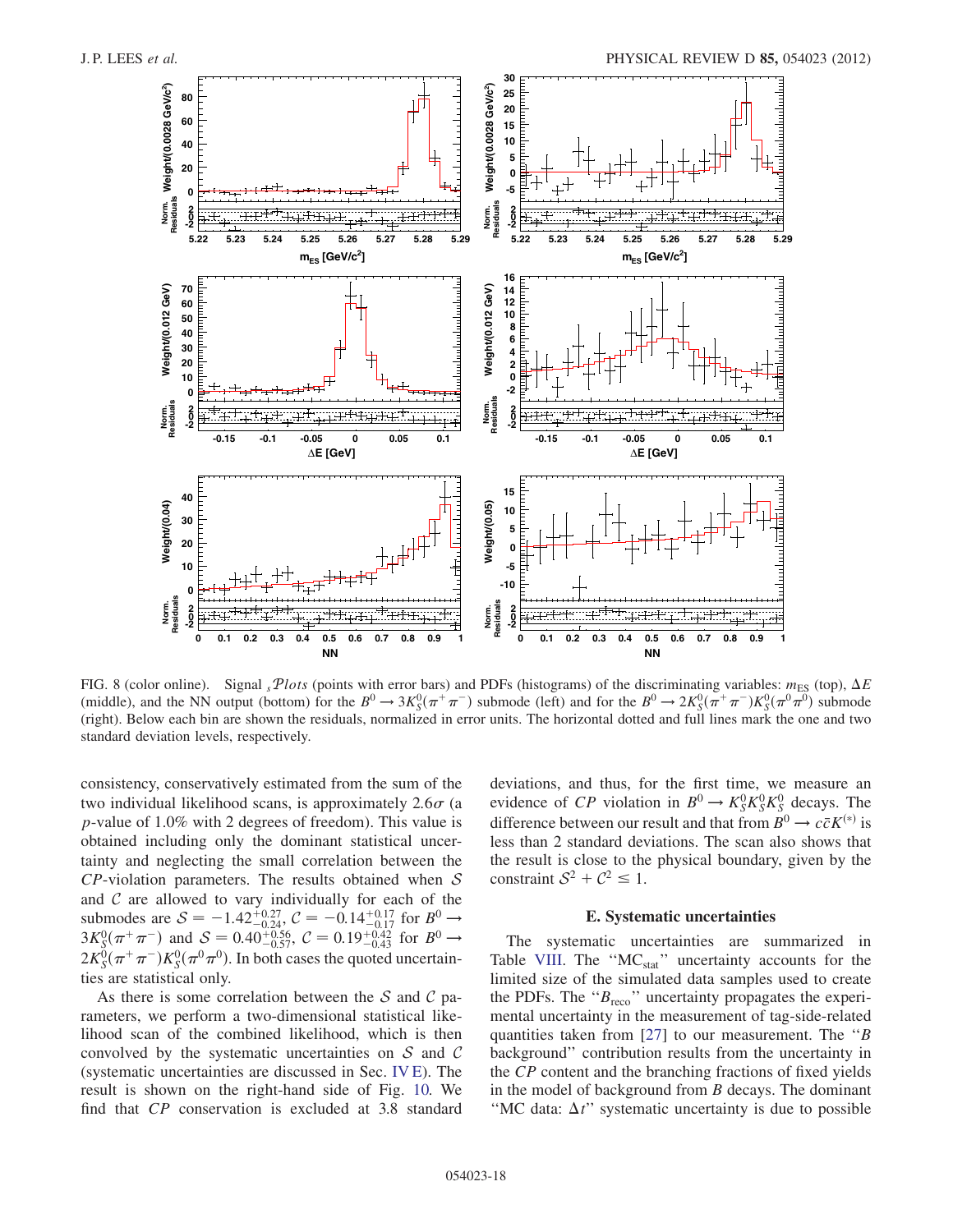<span id="page-18-0"></span>

FIG. 9 (color online). Continuum  $sPlots$  (points with error bars) and PDFs (histograms) of  $m_{ES}$ ,  $\Delta E$ , the NN output, and  $\Delta t$  (top to bottom). Plots on the left-hand side correspond to the  $B^0 \to 3K_5^0(\pi^+\pi^-)$  submode, and on the right-hand side to the  $B^0 \to 2K_5^0(\pi^+\pi^-)K_5^0(\pi^0\pi^0)$  submode. In the At distributions points marked with  $\times$  and soli  $2K_S^0(\pi^+\pi^-)K_S^0(\pi^0\pi^0)$  submode. In the  $\Delta t$  distributions, points marked with  $\times$  and solid lines correspond to decays where  $B_{\text{tag}}$  is a  $\bar{R}^0$  meson, Below each bin are shown the a  $B^0$  meson; points marked with  $\circ$  and dashed lines correspond to decays where  $B_{\text{tag}}$  is a  $\bar{B}^0$  meson. Below each bin are shown the residuals, normalized in error units. The horizontal dotted and full lines mark the one and two standard deviation levels, respectively.

differences between data and simulation concerning the procedure used to obtain the signal  $B$  decay vertex from tracks originating from  $K_S^0$  decays. We quantify this uncertainty using the control sample  $B^0 \to J/\psi K_S^0$  by compar-<br>ing the difference between At values obtained with and ing the difference between  $\Delta t$  values obtained with and without the  $J/\psi$  in data and simulation. We then propagate the observed differences and their uncertainties to the resolution function. We use this new resolution function to refit the data and obtain an estimate of the effect on  $S$ and C. We also use the samples  $B^0 \to J/\psi K_S^0(\pi^+\pi^-)$  and  $B^0 \to J/\psi K^0(\pi^0\pi^0)$  to estimate simulation-data differ- $B^0 \rightarrow J/\psi K_S^0(\pi^0 \pi^0)$  to estimate simulation-data differ-<br>ences for the other variables in the submodes  $R^0 \rightarrow$ ences for the other variables in the submodes  $B^0 \rightarrow$  $3K_5^0(\pi^+\pi^-)$  and  $B^0 \to 2K_5^0(\pi^+\pi^-)K_5^0(\pi^0\pi^0)$ , respectively. This contribution is referred to as "MC data" tively. This contribution is referred to as ''MC data: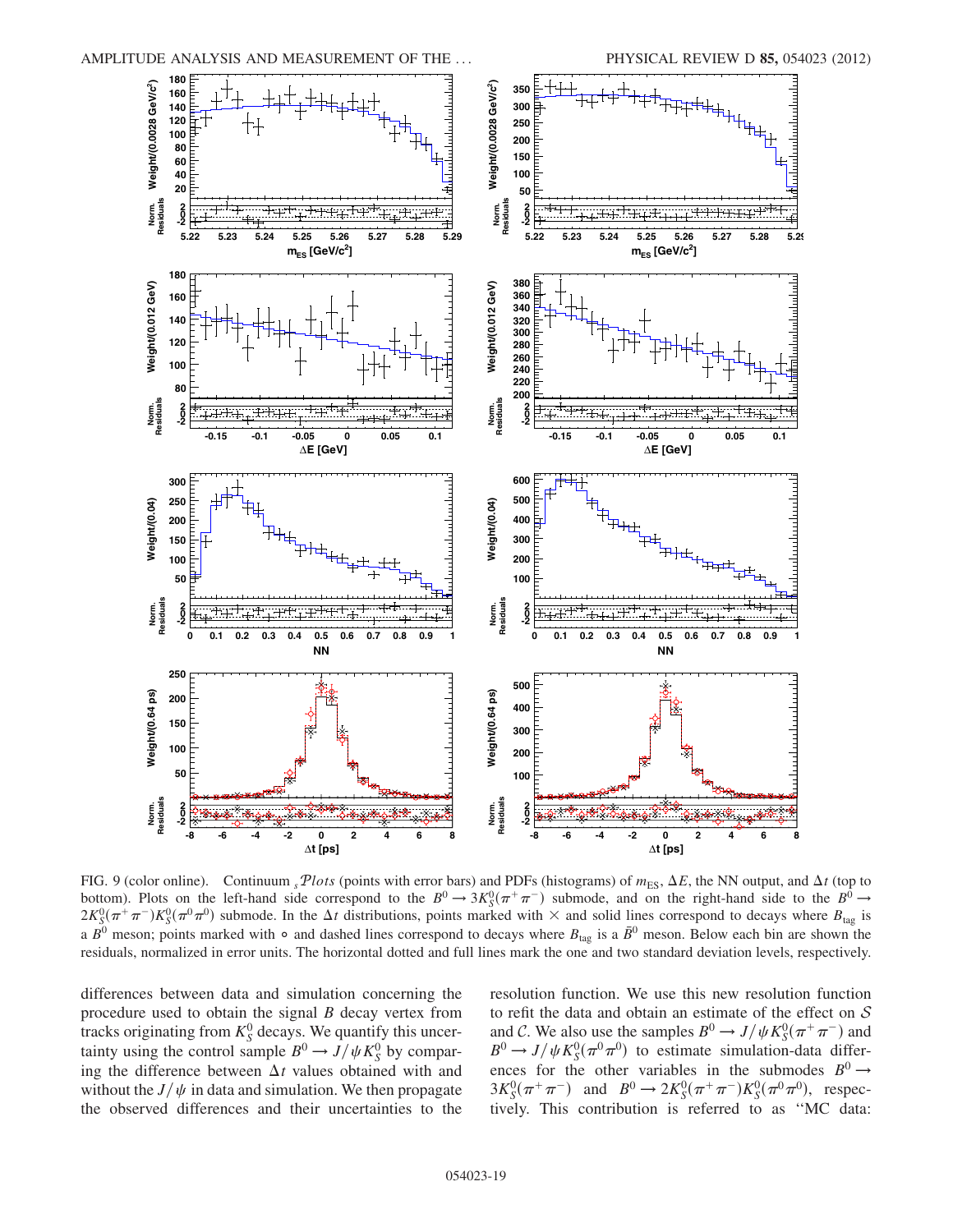<span id="page-19-1"></span>

FIG. 10 (color online). One-dimensional statistical scan of  $-2\Delta \ln \mathcal{L}$  as a function of S (left) and the two-dimensional scan, including systematic uncertainty, as a function of S and C (right). In the left-hand plot, red points marked with  $\times$  correspond to the  $B^0 \to 3K_S^0(\pi^+\pi^-)$  submode, blue points marked with  $\circ$  to the  $B^0 \to 2K_S^0(\pi^+\pi^-)K_S^0(\pi^0\pi^0)$  submode, and black points marked with  $\ast$ <br>to the combined fit. In the right-hand plot, the gray scale is given in units to the combined fit. In the right-hand plot, the gray scale is given in units of  $\sqrt{-2\Delta \ln L}$ . The result of the BABAR analyses of  $R^0 \to c\bar{c}K^{(*)}$  decays [27] is indicated as a white ellinse and the physical boundary  $(S$  $B^0 \to c\bar{c}K^{(*)}$  decays [\[27\]](#page-20-26) is indicated as a white ellipse and the physical boundary ( $S^2 + C^2 \le 1$ ) is marked as a gray line. The scan appears to be trimmed on the lower left since the PDF becomes negative outside the physical region (i.e., the white region does not indicate that the scan flattens out at  $5\sigma$ ).

<span id="page-19-2"></span>TABLE VIII. Summary of systematic uncertainties on the  $S$ and C parameters.

| Source                            | S     |       |
|-----------------------------------|-------|-------|
| $MC_{stat}$                       | 0.002 | 0.001 |
| $B_{\text{reco}}$                 | 0.004 | 0.003 |
| <i>B</i> background               | 0.032 | 0.012 |
| MC data: $\Delta t$               | 0.045 | 0.027 |
| MC data: discriminating variables | 0.021 | 0.004 |
| Fit bias                          | 0.022 | 0.018 |
| Vetoes                            | 0.006 | 0.004 |
| Miscellaneous                     | 0.004 | 0.015 |
| Sum                               | 0.064 | 0.038 |

discriminating variables'' in Table [VIII](#page-19-2). The ''fit bias'' uncertainty is evaluated using fits to fully reconstructed MC samples. It accounts for effects from wrongly reconstructed events and correlations between fit variables. The ''vetoes'' uncertainty is related to the veto on the invariant mass. It is evaluated using events that pass the veto in pseudoexperiments studies. Finally, the ''miscellaneous'' uncertainty includes contributions from doubly Cabibbosuppressed decays, silicon vertex tracker alignment, and the uncertainties in the boost of the  $Y(4S)$ . These<br>contributions are taken from the *BARAR*  $B \rightarrow c\bar{c}K^{(*)}$ contributions are taken from the BABAR  $B \to c\bar{c}K^{(*)}$ analysis [\[27\]](#page-20-26).

# V. SUMMARY

<span id="page-19-0"></span>We have performed the first amplitude analysis of  $B^0 \rightarrow$  $K_S^0 K_S^0 K_S^0$  events and measured the total inclusive branching fraction to be  $(6.19 \pm 0.48 \pm 0.15 \pm 0.12) \times 10^{-6}$ , where the first uncertainty is statistical the second is systematic the first uncertainty is statistical, the second is systematic, and the third represents the signal DP-model dependence. We have identified the dominant contributions to the DP to be from  $f_0(980)$ ,  $f_0(1710)$ ,  $f_2(2010)$ , and a nonresonant component, and measured the individual fit fractions and phases of each component. We do not observe any significant contribution from the so-called  $f<sub>X</sub>(1500)$  resonance seen in, for example,  $B^+ \rightarrow K^+K^-K^+$  [\[6\]](#page-20-5). The peak in the invariant mass between 1.5 and 1.6 GeV/ $c<sup>2</sup>$  can be described by the interference between the  $f_0(1710)$  resonance and the nonresonant component. We see some hints from the  $f_2'(1525)$  and  $f_0(1500)$  resonances that could also contribute to this structure but due to limited could also contribute to this structure, but due to limited sample size we cannot make a significant statement. Future investigations of the KK system could shed more light on the situation. Furthermore we have performed an update of the phase-space-integrated time-dependent analysis of the same decay mode, using  $B^0 \to 3K_5^0(\pi^+\pi^-)$  and  $B^0 \to 2K_5^0(\pi^+\pi^-)K_5^0(\pi^0\pi^0)$  decays with the final *BABAR* data  $2K_S^0(\pi^+\pi^-)K_S^0(\pi^0\pi^0)$  decays, with the final *BABAR* data<br>set. We measure the *CP*-violation parameters to be  $S =$ set. We measure the CP-violation parameters to be  $S =$  $-0.94^{+0.24}_{-0.21} \pm 0.06$  and  $C = -0.17 \pm 0.18 \pm 0.04$ , where the first quoted uncertainty is statistical and the second is systematic. These measured values are consistent with and supersede those reported in Ref. [\[3\]](#page-20-2). They are compatible within two standard deviations with those measured in tree-dominated modes such as  $B^0 \rightarrow J/\psi K_S^0$ , as expected<br>in the SM. For the first time, we report evidence of CP in the SM. For the first time, we report evidence of CP violation in  $B^0 \to K_S^0 K_S^0 K_S^0$  decays;  $CP$  conservation is<br>excluded at 3.8 standard deviations including systematic excluded at 3.8 standard deviations including systematic uncertainties.

# ACKNOWLEDGMENTS

We are grateful for the extraordinary contributions of our PEP-II colleagues in achieving the excellent luminosity and machine conditions that have made this work possible. The success of this project also relies critically on the expertise and dedication of the computing organizations that support BABAR. The collaborating institutions